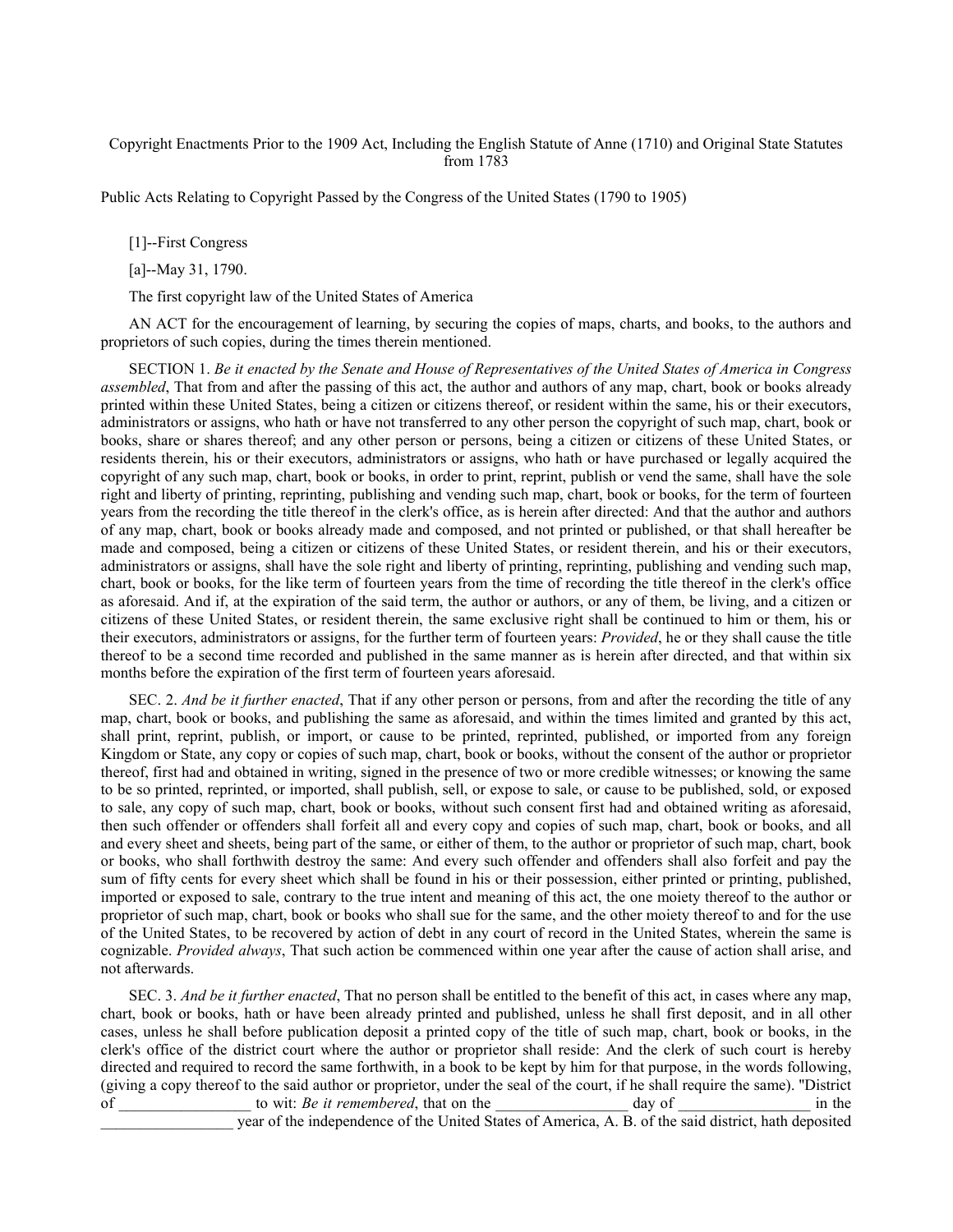in this office the title of a map, chart, book or books, (as the case may be) the right whereof he claims as author or proprietor, (as the case may be) in the words following, to wit: [here insert the title] in conformity to the act of the Congress of the United States, intituled 'An act for the encouragement of learning, by securing the copies of maps, charts, and books, to the authors and proprietors of such copies, during the times therein mentioned.' C. D. clerk of the district of Text Text Text which the said clerk shall be entitled to receive sixty cents from the said author or proprietor, and sixty cents for every copy under seal actually given to such author or proprietor as aforesaid. And such author or proprietor shall, within two months from the date thereof, cause a copy of the said record to be published in one or more of the newspapers printed in the United States, for the space of four weeks.

SEC. 4. *And be it further enacted*, That the author or proprietor of any such map, chart, book or books, shall, within six months after the publishing thereof, deliver, or cause to be delivered to the Secretary of State a copy of the same, to be preserved in his office.

SEC. 5. *And be it further enacted*, That nothing in this act shall be construed to extend to prohibit the importation or vending, reprinting or publishing within the United States, of any map, chart, book or books, written, printed, or published by any person not a citizen of the United States, in foreign parts or places without the jurisdiction of the United States.

SEC. 6. *And be it further enacted*, That any person or persons who shall print or publish any manuscript, without the consent and approbation of the author or proprietor thereof, first had and obtained as aforesaid, (if such author or proprietor be a citizen of or resident in these United States) shall be liable to suffer and pay to the said author or proprietor all damages occasioned by such injury, to be recovered by a special action on the case founded upon this act, in any court having cognizance thereof.

SEC. 7. *And be it further enacted*, That if any person or persons shall be sued or prosecuted for any matter, act or thing done under or by virtue of this act, he or they may plead the general issue, and give the special matter in evidence.

[1 Stat. 124 (May 31, 1790)]

[2]--Seventh Congress

[a]--April 29, 1802.

An amendment to the copyright law of 1790 adding a notice requirement and extending copyright to the art of designing, engraving, and etching historical and other prints

AN ACT supplementary to an act, intituled ''An act for the encouragement of learning, by securing the copies of maps, charts, and books to the authors and proprietors of such copies during the time therein mentioned,'' and extending the benefits thereof to the arts of designing, engraving, and etching historical and other prints.

*Be it enacted by the Senate and House of Representatives of the United States of America in Congress assembled*, That every person who shall, from and after the first day of January next, claim to be the author or proprietor of any maps, charts, book or books, and shall thereafter seek to obtain a copyright of the same agreeable to the rules prescribed by law, before he shall be entitled to the benefit of the act, intituled ''An act for the encouragement of learning, by securing the copies of maps, charts, books, to the authors and proprietors of such copies, during the time therein mentioned,'' he shall, in addition to the requisites, enjoined in the third and fourth sections of said act, if a book or books, give information by causing the copy of the record, which, by said act he is required to publish in one or more of the newspapers, to be inserted at full length in the title-page or in the page immediately following the title of every such book or books; and if a map or chart, shall cause the following words to be impressed on the face thereof, viz: ''*Entered according to act of Congress, the \_\_\_\_\_\_\_\_\_\_\_\_\_\_\_\_\_ day of \_\_\_\_\_\_\_\_\_\_\_\_\_\_\_\_\_ 18 \_\_\_\_\_\_\_\_\_\_\_\_\_\_\_\_\_* (here insert the date when the same was deposited in the office) *by A. B. of the State of* (here insert the author's or proprietor's name and the State in which he resides).

SEC. 2. *And be it further enacted*, That from and after the first day of January next, every person, being a citizen of the United States, or resident within the same, who shall invent and design, engrave, etch or work, or from his own works and inventions, shall cause to be designed and engraved, etched or worked, any historical or other print or prints, shall have the sole right and liberty of printing, re-printing, publishing and vending such print or prints, for the term of fourteen years from the recording the title thereof in the clerk's office, as prescribed by law for maps, charts, book or books: *Provided*, he shall perform all the requisites in relation to such print or prints, as are directed in relation to maps, charts, book or books, in the third and fourth sections of the act to which this is a supplement, and shall moreover cause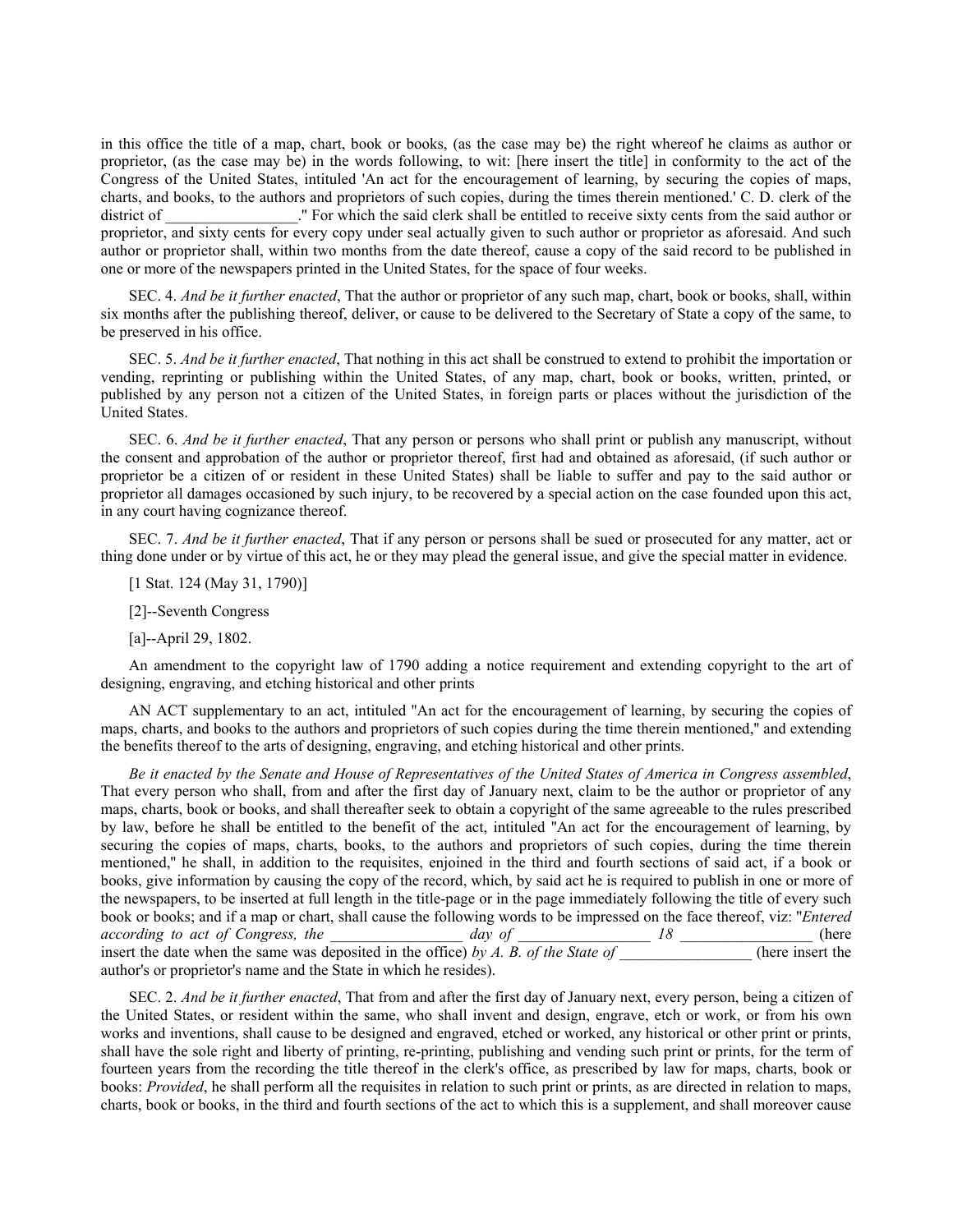the same entry to be truly engraved on such plate, with the name of the proprietor, and printed on every such print or prints as is herein before required to be made on maps or charts.

SEC. 3. *And be it further enacted*, That if any print-seller or other person whatsoever, from and after the said first day of January next, within the time limited by this act, shall engrave, etch or work as aforesaid, or in any other manner copy or sell, or cause to be engraved, etched, copied or sold, in the whole or in part, by varying, adding to, or diminishing from the main design, or shall print, re-print, or import for sale, or cause to be printed, re-printed, or imported for sale, any such print or prints, or any parts thereof, without the consent of the proprietor or proprietors thereof, first had and obtained, in writing, signed by him or them respectively, in the presence of two or more credible witnesses; or knowing the same to be so printed or re-printed, without the consent of the proprietor or proprietors, shall publish, sell, or expose to sale or otherwise, or in any other manner dispose of any such print or prints, without such consent first had and obtained, as aforesaid, then such offender or offenders shall forfeit the plate or plates on which such print or prints are or shall be copied, and all and every sheet or sheets (being part of or whereon such print or prints are or shall be copied or printed) to the proprietor or proprietors of such original print or prints, who shall forthwith destroy the same; and further, that every such offender or offenders shall forfeit one dollar for every print which shall be found in his, her, or their custody; either printed, published, or exposed to sale, or otherwise disposed of, contrary to the true intent and meaning of this act, the one moiety thereof to any person who shall sue for the same, and the other moiety thereof to and for the use of the United States, to be recovered in any court having competent jurisdiction thereof.

SEC. 4. *And be it further enacted*, That if any person or persons from and after the passing of this act, shall print or publish any map, chart, book or books, print or prints, who have not legally acquired the copyright of such map, chart, book or books, print or prints, and shall, contrary to the true intent and meaning of this act, insert therein or impress thereon that the same has been entered according to act of Congress, or words purporting the same, or purporting that the copyright thereof has been acquired; every person so offending shall forfeit and pay the sum of one hundred dollars, one moiety thereof to the person who shall sue for the same, and the other moiety thereof to and for the use of the United States, to be recovered by action of debt in any court of record in the United States, having cognizance thereof. *Provided always*, That in every case for forfeitures hereinbefore given, the action be commenced within two years from the time the cause of action may have arisen.

[2 Stat. 171 (April 29, 1802)]

[3]--Fifteenth Congress

[a]--February 15, 1819.

An act to extend the jurisdiction of the circuit courts of the United States to cases arising under the law relating to patents and copyrights

AN ACT to extend the jurisdiction of the circuit courts of the United States to cases arising under the law relating to patents.

*Be it enacted by the Senate and House of Representatives of the United States of America, in Congress assembled*, That the circuit courts of the United States shall have original cognisance, as well in equity as at law, of all actions, suits, controversies, and cases, arising under any law of the United States, granting or confirming to authors or inventors the exclusive right to their respective writings, inventions, and discoveries: and upon any bill in equity, filed by any party aggrieved in any such cases, shall have authority to grant injunctions, according to the course and principles of courts of equity, to prevent the violation of the rights of any authors or inventors, secured to them by any laws of the United States, on such terms and conditions as the said courts may deem fit and reasonable: *Provided, however*, That from all judgments and decrees of any circuit courts, rendered in the premises, a writ of error or appeal, as the case may require, shall lie to the Supreme Court of the United States, in the same manner, and under the same circumstances, as is now provided by law in other judgments and decrees of such circuit courts.

[3 Stat. 481 (Feb. 15, 1819)]

[4]--Twenty-first Congress

[a]--February 3, 1831.

An act to amend the several acts respecting copyrights (First general revision of the copyright law)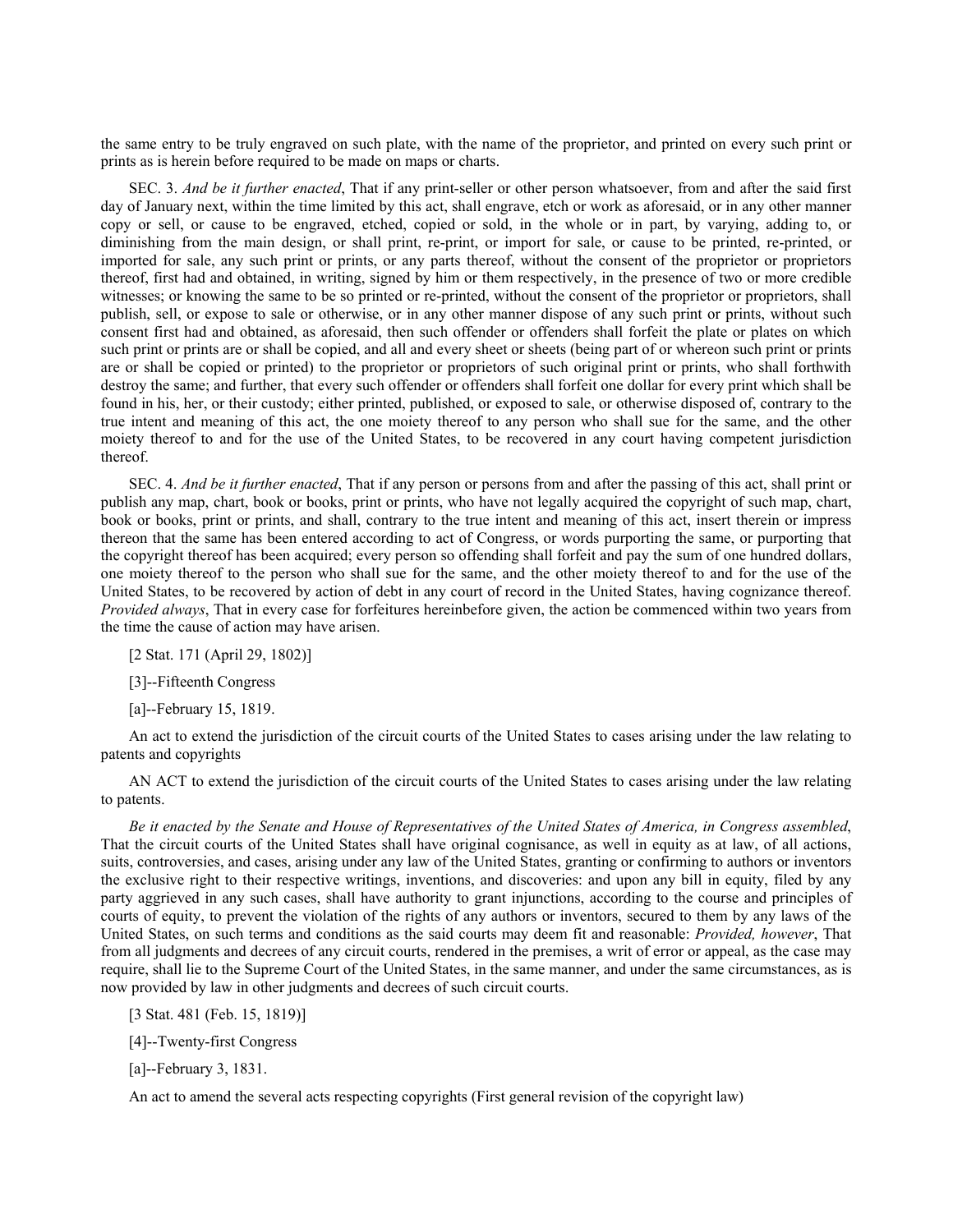### AN ACT to amend the several acts respecting copyrights.

*Be it enacted by the Senate and House of Representatives of the United States of America, in Congress assembled*, That from and after the passing of this act, any person or persons, being a citizen or citizens of the United States, or resident therein, who shall be the author or authors of any book or books, map, chart, or musical composition, which may be now made or composed, and not printed and published, or shall hereafter be made or composed, or who shall invent, design, etch, engrave, work, or cause to be engraved, etched, or worked from his own design, any print or engraving, and the executors, administrators, or legal assigns of such person or persons, shall have the sole right and liberty of printing, reprinting, publishing, and vending such book or books, map, chart, musical composition, print, cut, or engraving, in whole or in part, for the term of twenty-eight years from the time of recording the title thereof, in the manner hereinafter directed.

SEC. 2. *And be it further enacted*, That if, at the expiration of the aforesaid term of years, such author, inventor, designer, engraver, or any of them, where the work had been originally composed and made by more than one person, be still living, and a citizen or citizens of the United States, or resident therein, or being dead, shall have left a widow, or child, or children, either or all then living, the same exclusive right shall be continued to such author, designer, or engraver, or, if dead, then to such widow and child, or children for the further term of fourteen years: *Provided*, That the title of the work so secured shall be a second time recorded, and all such other regulations as are herein required in regard to original copyrights, be complied with in respect to such renewed copyright, and that within six months before the expiration of the first term.

SEC. 3. *And be it further enacted*, That in all cases of renewal of copyright under this act, such author or proprietor shall, within two months from the date of said renewal, cause a copy of the record thereof to be published in one or more of the newspapers printed in the United States, for the space of four weeks.

SEC. 4. *And be it further enacted*, That no person shall be entitled to the benefit of this act, unless he shall, before publication, deposit a printed copy of the title of such book, or books, map, chart, musical composition, print, cut, or engraving, in the clerk's office of the district court of the district wherein the author or proprietor shall reside, and the clerk of such court is hereby directed and required to record the same thereof forthwith, in a book to be kept for that purpose, in the words following (giving a copy of the title, under the seal of the court, to the said author or proprietor, whenever he shall require the same:) "District of \_\_\_\_\_\_\_\_\_\_\_\_\_\_\_\_\_ day of \_\_\_\_\_\_\_\_\_\_\_\_\_\_\_\_\_ anno Domini, \_\_\_\_\_\_\_\_\_\_\_\_\_\_\_\_\_ A. B., of the said district, hath deposited in this office the title of a book, (map, chart, or otherwise, as the case may be,) the title of which is in the words following, to wit: (here insert the title;) the right whereof he claims as author (or proprietor as the case may be;) in conformity with an act of Congress, entitled 'An act to amend the several acts respecting copyrights.' C. D., clerk of the district.'' For which record, the clerk shall be entitled to receive, from the person claiming such right as aforesaid, fifty cents; and the like sum for every copy, under seal, actually given to such person or his assigns. And the author or proprietor of any such book, map, chart, musical composition, print, cut, or engraving, shall, within three months from the publication of said book, map, chart, musical composition, print, cut, or engraving, deliver or cause to be delivered a copy of the same to the clerk of said district. And it shall be the duty of the clerk of each district court, at least once in every year, to transmit a certified list of all such records of copyright, including the titles so recorded, and the dates of record, and also all the several copies of books or other works deposited in his office according to this act, to the Secretary of State, to be preserved in his office.

SEC. 5. *And be it further enacted*, That no person shall be entitled to the benefit of this act, unless he shall give information of copyright being secured, by causing to be inserted, in the several copies of each and every edition published during the term secured on the title-page, or the page immediately following, if it be a book, or, if a map, chart, musical composition, print, cut, or engraving, by causing to be impressed on the face thereof, or if a volume of maps, charts, music, or engravings, upon the title or frontispiece thereof, the following words, viz: ''Entered according to act of Congress, in the year \_\_\_\_\_\_\_\_\_\_\_\_\_\_\_\_\_, by A. B., in the clerk's office of the district court of  $\cdot$ " (as the case may be.)

SEC. 6. *And be it further enacted*, That if any other person or persons, from and after the recording the title of any book or books, according to this act, shall, within the term or terms herein limited, print, publish, or import, or cause to be printed, published, or imported, any copy of such book, or books, without the consent of the person legally entitled to the copyright thereof, first had and obtained in writing, signed in the presence of two or more credible witnesses, or shall, knowing the same to be so printed or imported, publish, sell, or expose to sale, or cause to be published, sold, or exposed to sale, any copy of such book without such consent in writing; then such offender shall forfeit every copy of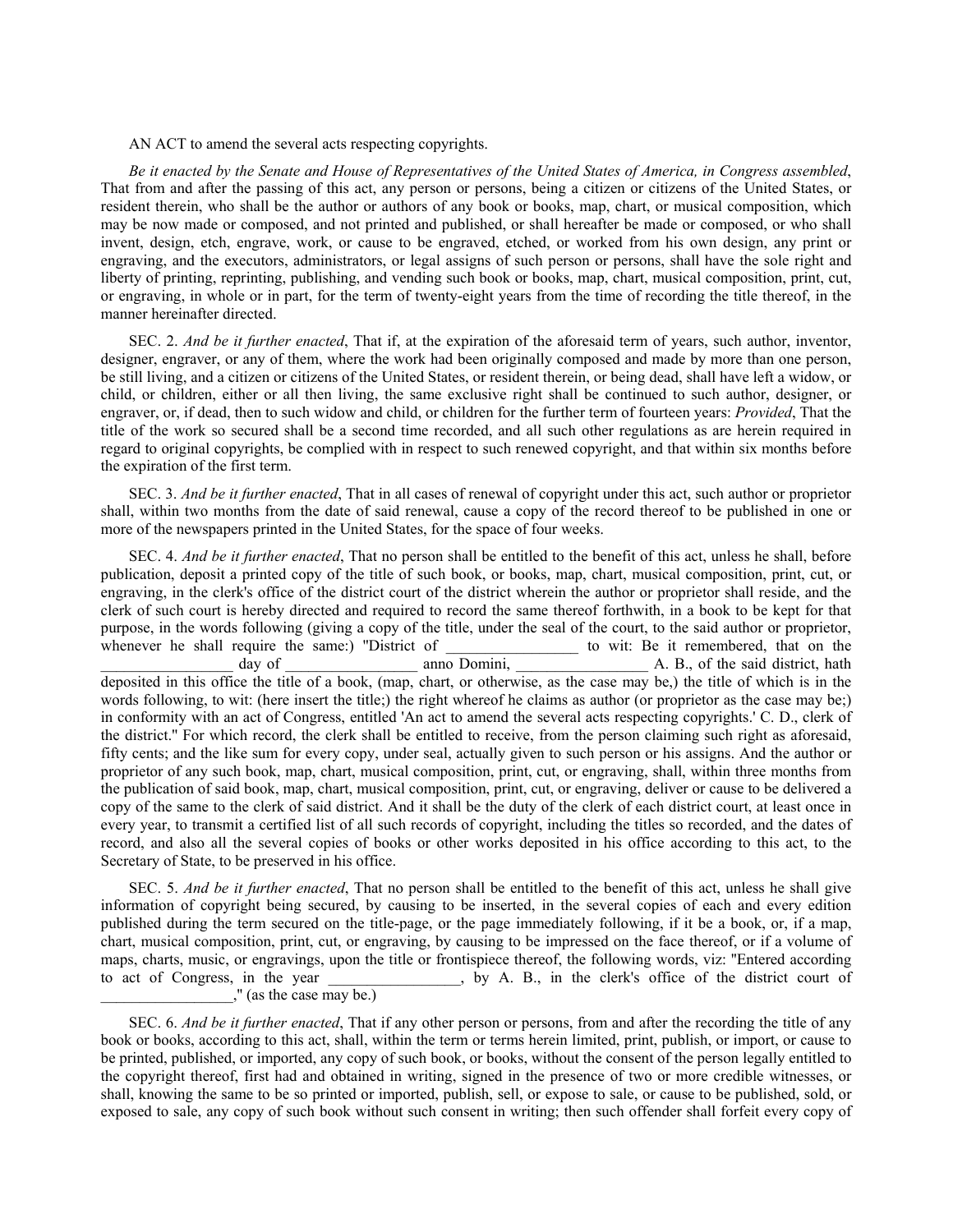such book to the person legally, at the time, entitled to the copyright thereof; and shall also forfeit and pay fifty cents for every such sheet which may be found in his possession, either printed, or printing, published, imported, or exposed to sale, contrary to the intent of this act, the one moiety thereof to such legal owner of the copyright as aforesaid, and the other to the use of the United States, to be recovered by action of debt in any court having competent jurisdiction thereof.

SEC. 7. *And be it further enacted*, That, if any person or persons after the recording the title of any print, cut, or engraving, map, chart or musical composition, according to the provisions of this act, shall, within the term or terms limited by this act, engrave, etch, or work, sell, or copy, or cause to be engraved, etched, worked, or sold, or copied, either on the whole, or by varying, adding to, or diminishing the main design with intent to evade the law; or shall print or import for sale, or cause to be printed, or imported for sale, any such map, chart, musical composition, print, cut, or engraving, or any parts thereof, without the consent of the proprietor or proprietors of the copyright thereof, first obtained in writing, signed in the presence of two credible witnesses; or, knowing the same to be so printed or imported without such consent, shall publish, sell, or expose to sale, or in any manner dispose of any such map, chart, musical composition, engraving, cut, or print, without such consent, as aforesaid; then such offender or offenders shall forfeit the plate or plates on which such map, chart, musical composition, engraving, cut, or print, shall be copied, and also all and every sheet thereof so copied or printed as aforesaid, to the proprietor or proprietors of the copyright thereof; and shall further forfeit one dollar for every sheet of such map, chart, musical composition, print, cut, or engraving, which may be found in his or their possession, printed or published, or exposed to sale, contrary to the true intent and meaning of this act; the one moiety thereof to the proprietor or proprietors, and the other moiety to the use of the United States, to be recovered in any court having competent jurisdiction thereof.

SEC. 8. *And be it further enacted*, That nothing in this act shall be construed to extend to prohibit the importation or vending, printing, or publishing, of any map, chart, book, musical composition, print or engraving, written, composed, or made, by any person not being a citizen of the United States, nor resident within the jurisdiction thereof.

SEC. 9. *And be it further enacted*, That any person or persons who shall print or publish any manuscript whatever without the consent of the author or legal proprietor first obtained as aforesaid, (if such author or proprietor be a citizen of the United States, or resident therein,) shall be liable to suffer and pay to the author or proprietor, all damages occasioned by such injury, to be recovered by a special action on the case founded upon this act, in any court having cognisance thereof; and the several courts of the United States empowered to grant injunctions to prevent the violation of the rights of authors and inventors, are hereby empowered to grant injunctions, in like manner, according to the principles of equity, to restrain such publication of any manuscript as aforesaid.

SEC. 10. *And be it further enacted*, That, if any person or persons shall be sued or prosecuted, for any matter, act, or thing done under or by virtue of this act, he or they may plead the general issue and give the special matter in evidence.

SEC. 11. *And be it further enacted*, That, if any person or persons, from and after the passing of this act, shall print or publish any book, map, chart, musical composition, print, cut, or engraving, not having legally acquired the copyright thereof, and shall insert or impress that the same hath been entered according to act of Congress, or words purporting the same, every person so offending shall forfeit and pay one hundred dollars; one moiety thereof to the person who shall sue for the same, and the other to the use of the United States, to be recovered by action of debt, in any court of record having cognisance thereof.

SEC. 12. *And be it further enacted*, That, in all recoveries under this act, either for damages, forfeitures, or penalties, full costs shall be allowed thereon, any thing in any former act to the contrary notwithstanding.

SEC. 13. *And be it further enacted*, That no action or prosecution shall be maintained, in any case of forfeiture or penalty under this act, unless the same shall have been commenced within two years after the cause of action shall have arisen.

SEC. 14. *And be it further enacted*, That the ''Act for the encouragement of learning, by securing the copies of maps, charts, and books, to the authors and proprietors of such copies during the times therein mentioned,'' passed May thirty-first, one thousand seven hundred and ninety, and the act supplementary thereto, passed April twenty-ninth, one thousand eight hundred and two, shall be, and the same are hereby, repealed: saving, always, such rights as may have been obtained in conformity to their provisions.

SEC. 15. *And be it further enacted*, That all and several the provisions of this act, intended for the protection and security of copyrights, and providing remedies, penalties, and forfeitures, in case of violation thereof, shall be held and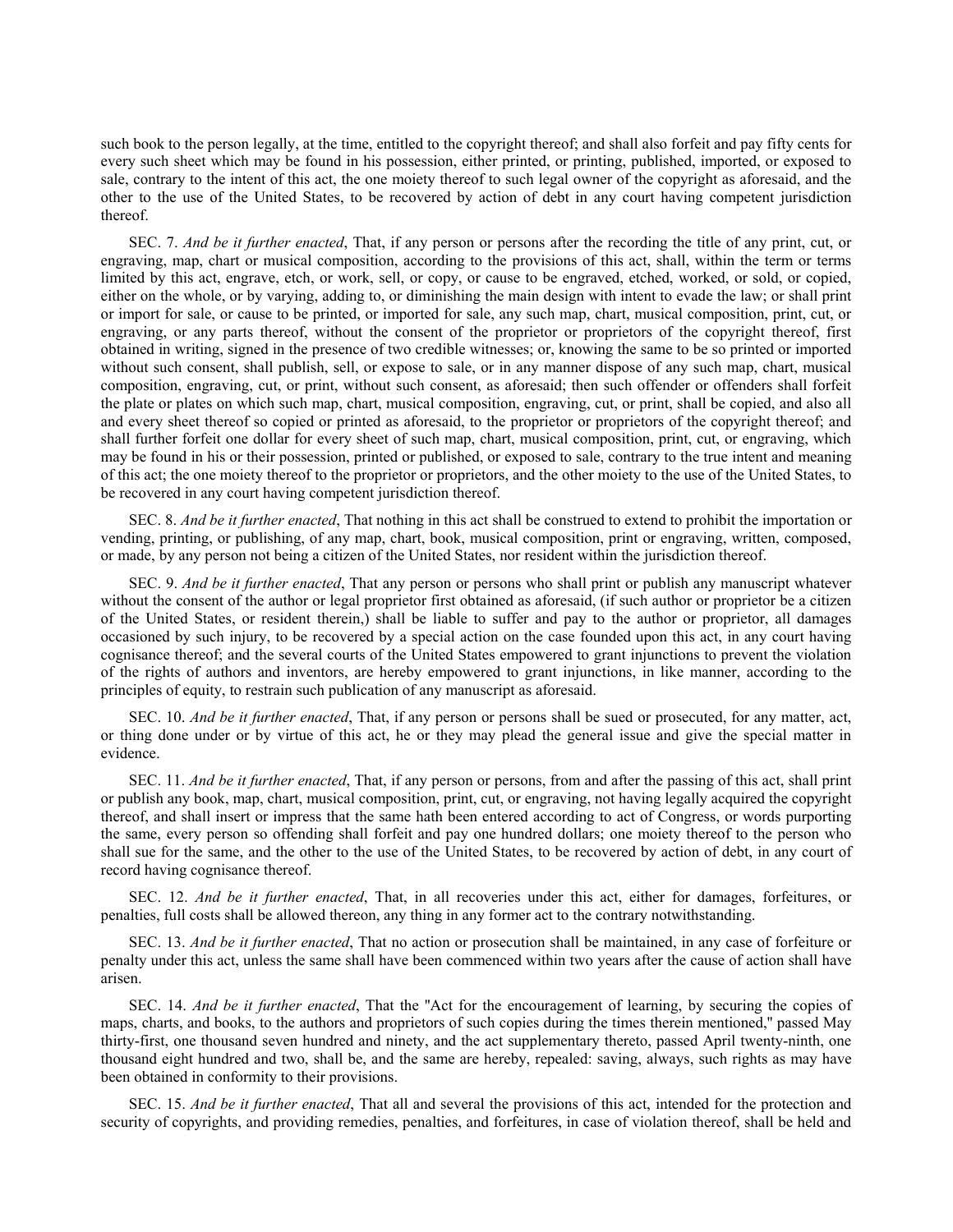construed to extend to the benefit of the legal proprietor or proprietors of each and every copyright heretofore obtained, according to law, during the term thereof, in the same manner as if such copyright had been entered and secured according to the directions of this act.

SEC. 16. *And be it further enacted*, That, whenever a copyright has been heretofore obtained by an author or authors, inventor, designer, or engraver, of any book, map, chart, print, cut or engraving, or by a proprietor of the same: if such author or authors, or either of them, such inventor, designer, or engraver, be living at the passage of this act, then such author or authors, or the survivor of them, such inventor, engraver, or designer, shall continue to have the same exclusive right to his book, chart, map, print, cut, or engraving, with the benefit of each and all the provisions of this act, for the security thereof, for such additional period of time as will, together with the time which shall have elapsed from the first entry of such copyright, make up the term of twenty-eight years, with the same right to his widow, child, or children, to renew the copyright, at the expiration thereof, as is above provided in relation to copyrights originally secured under this act. And if such author or authors, inventor, designer, or engraver, shall not be living at the passage of this act, then, his or their heirs, executors and administrators, shall be entitled to the like exclusive enjoyment of said copyright, with the benefit of each and all the provisions of this act for the security thereof, for the period of twentyeight years from the first entry of said copyright, with the like privilege of renewal to the widow, child, or children of author or authors, designer, inventor, or engraver, as is provided in relation to copyrights originally secured under this act: *Provided*, That this act shall not extend to any copyright heretofore secured, the term of which has already expired.

[4 Stat. 36 (Feb. 3, 1831)]

[5]--Twenty-third Congress

[a]--June 30, 1834.

An act providing for the recordation of assignments of copyright

AN ACT supplementary to the act to amend the several acts respecting copyrights.

*Be it enacted by the Senate and House of Representatives of the United States of America, in Congress assembled*, That all deeds or instruments in writing for the transfer or assignment of copyrights, being proved or acknowledged in such manner as deeds for the conveyance of land are required by law to be proved or acknowledged in the same State or district, shall and may be recorded in the office where the original copyright is deposited and recorded; and every such deed or instrument that shall in any time hereafter be made and executed, and which shall not be proved or acknowledged and recorded as aforesaid, within sixty days after its execution, shall be judged fraudulent and void against any subsequent purchaser or mortgagee for valuable consideration without notice.

SEC. 2. *And be it further enacted*, That the clerk of the district court shall be entitled to such fees for performing the services herein authorized and required, as he is entitled to for performing like services under existing laws of the United States.

[4 Stat. 728 (June 30, 1834)]

[6]--Twenty-ninth Congress

[a]--August 10, 1846.

Provisions for the deposit of copies of copyrighted works, contained in an act to establish the ''Smithsonian Institution''

AN ACT to establish the ''Smithsonian Institution,'' for the increase and diffusion of knowledge among men.

SEC. 10. *And be it further enacted*, That the author or proprietor of any book, map, chart, musical composition, print, cut, or engraving, for which a copyright shall be secured under the existing acts of Congress, or those which shall hereafter be enacted respecting copyrights, shall, within three months from the publication of said book, map, chart, musical composition, print, cut, or engraving, deliver, or cause to be delivered, one copy of the same to the librarian of the Smithsonian Institution, and one copy to the Librarian of Congress Library, for the use of said libraries.

[9 Stat. 106 (Aug. 10, 1846)]

[7]--Thirty-third Congress

[a]--March 3, 1855.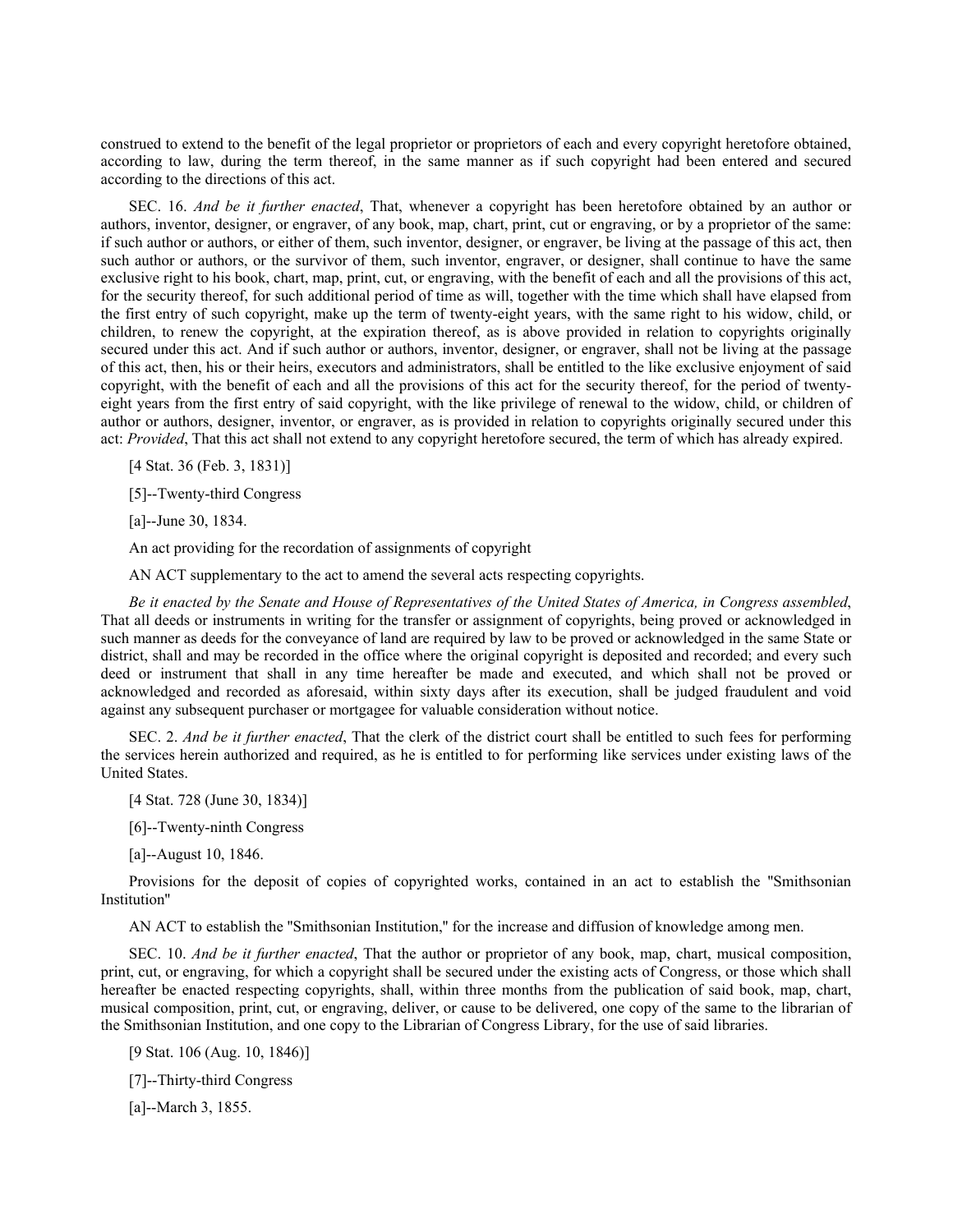Provisions for the free transmission of copyright deposits through the mails, contained in an act making appropriations for the Post Office Department

AN ACT making appropriations for the service of the Post-Office Department during the fiscal year, ending the thirtieth of June, one thousand eight hundred and fifty-six.

SEC. 5. *And be it further enacted*, That all books, maps, charts, or other publications, entered for copyright, and which, under the act of August tenth, eighteen hundred and forty-six, are required to be deposited in the Library of Congress, and in the Smithsonian Institution, may be sent through the mails free of postage, under such regulations as the Postmaster-General may prescribe.

[10 Stat. 685 (March 3, 1855)]

[8]--Thirty-fourth Congress

[a]--August 18, 1856.

A supplemental act providing for performance rights in dramatic compositions

AN ACT supplemental to an act entitled ''An act to amend the several acts respecting copyright,'' approved February third, eighteen hundred and thirty-one.

*Be it enacted by the Senate and House of Representatives of the United States of America in Congress assembled*, That any copyright hereafter granted under the laws of the United States to the author or proprietor of any dramatic composition, designed or suited for public representation, shall be deemed and taken to confer upon the said author or proprietor, his heirs or assigns, along with the sole right to print and publish the said composition, the sole right also to act, perform, or represent the same, or cause it to be acted, performed, or represented, on any stage or public place during the whole period for which the copyright is obtained; and any manager, actor, or other person acting, performing, or representing the said composition, without or against the consent of the said author or proprietor, his heirs or assigns, shall be liable to damages to be sued for and recovered by action on the case or other equivalent remedy, with costs of suit in any court of the United States, such damages in all cases to be rated and assessed at such sum not less than one hundred dollars for the first, and fifty dollars for every subsequent performance, as to the court having cognizance thereof shall appear to be just: *Provided, nevertheless*, That nothing herein enacted shall impair any right to act, perform, or represent a dramatic composition as aforesaid, which right may have been acquired, or shall in future be acquired by any manager, actor, or other person previous to the securing of the copyright for the said composition, or to restrict in any way the right of such author to process in equity in any court of the United States for the better and further enforcement of his rights.

[11 Stat. 138 (Aug. 18, 1856)]

[9]--Thirty-fifth Congress

[a]--February 5, 1859.

An act transferring all copyright deposits and records from the Department of State to the Department of the Interior

AN ACT providing for keeping and distributing all public documents.

SECTION. 8. *And be it further enacted*, That all books, maps, charts, and other publications of every nature whatever, heretofore deposited in the Department of State according to the laws regulating copyrights, together with all the records of the Department of State in regard to the same, shall be removed to and be under the control of the Department of the Interior, which is hereby charged with all the duties connected with the same, and with all matters pertaining to copyright, in the same manner and to the same extent that the Department of State is now charged with the same; and hereafter all such publications of every nature whatever shall, under present laws and regulations, be left with, and kept by him.

[11 Stat. 380 (Feb. 5, 1859)]

THE STATUTES AT LARGE AND TREATIES OF THE UNITED STATES OF AMERICA, FROM DECEMBER 3, 1855, TO MARCH 3, 1859. EDITED BY GEORGE MINOT AND GEORGE P. SANGER. 380-81 (Boston, 1859).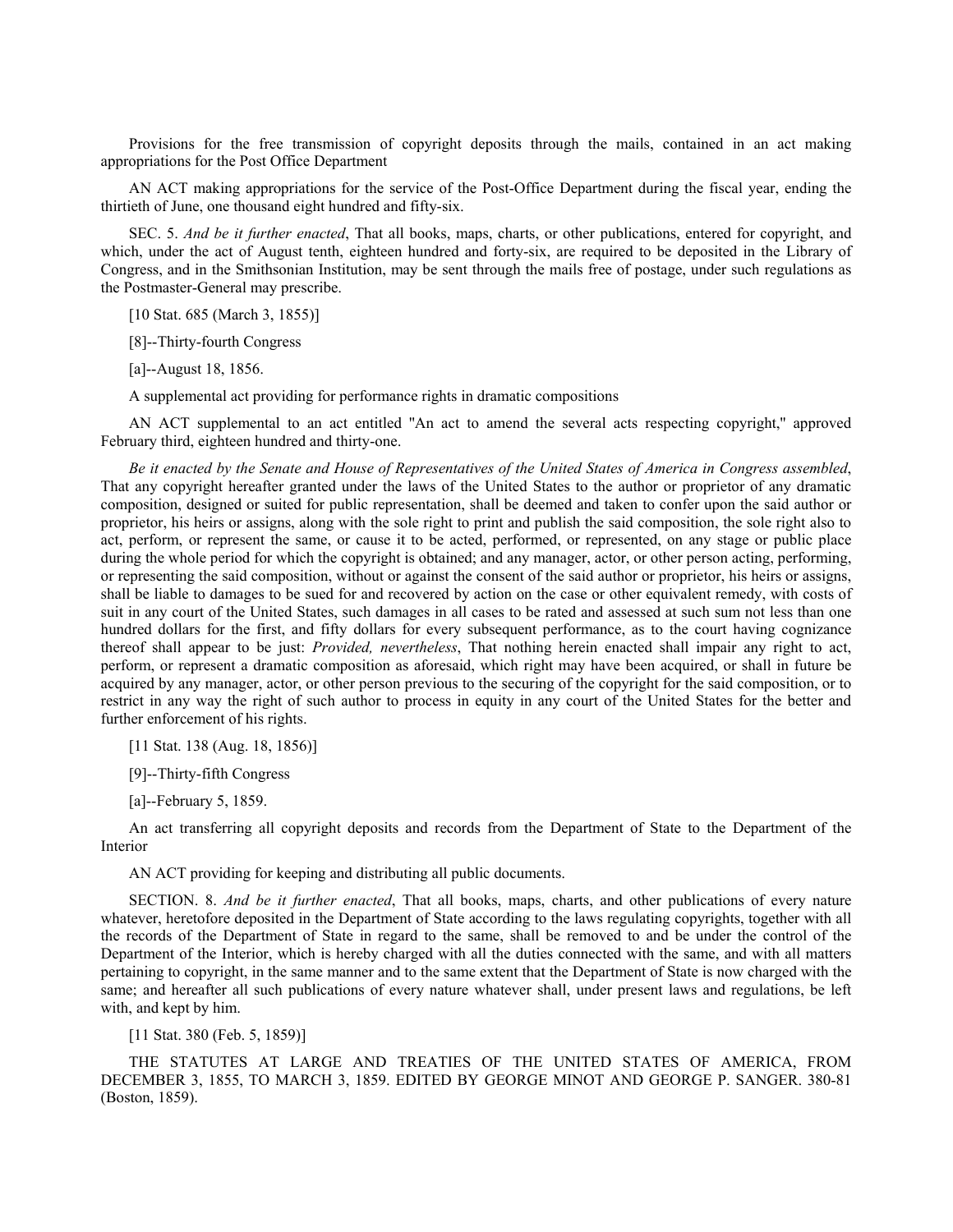[10]--Thirty-sixth Congress

[a]--February 18, 1861.

An act extending the right of appeal from decisions of circuit courts to the Supreme Court of the United States in patent and copyright cases

AN ACT to extend the right of appeal from decisions of circuit courts to the Supreme Court of the United States.

*Be it enacted by the Senate and House of Representatives of the United States of America in Congress assembled*, That from all judgments and decrees of any circuit court rendered in any action, suit, controversy, or case, at law or in equity, arising under any law of the United States granting or confirming to authors the exclusive right to their respective writings, or to inventors the exclusive right to their inventions or discoveries, a writ of error or appeal, as the case may require, shall lie, at the instance of either party, to the Supreme Court of the United States, in the same manner and under the same circumstances as is now provided by law in other judgments and decrees of such circuit courts, without regard to the sum or value in controversy in the action.

[12 Stat. 130 (Jan. 18, 1861)]

[11]--Thirty-eighth Congress

[a]--March 3, 1865.

A supplemental act providing for the protection of photographs and for the deposit of copyrighted works in the Library of Congress including free transmission through the mails

AN ACT supplemental to an act entitled, ''An Act to amend the several acts respecting copyright,'' approved February third, eighteen hundred and thirty-one, and to the acts in addition thereto and amendment thereof.

*Be it enacted by the Senate and House of Representatives of the United States of America in Congress assembled*, That the provisions of said act shall extend to and include photographs and the negatives thereof which shall hereafter be made, and shall enure to the benefit of the authors of the same in the same manner, and to the same extent, and upon the same conditions as to the authors of prints and engravings.

SEC. 2. *And be it further enacted*, That a printed copy of every book, pamphlet, map, chart, musical composition, print, engraving, or photograph, for which a copyright shall be secured under said acts, shall be transmitted free of postage or other expense by the author or proprietor thereof, within one month of the date of publication, to the Library of Congress at Washington for the use of said library; and the Librarian of Congress is hereby required to give a receipt in writing for the same.

SEC. 3. *And be it further enacted*, That if any proprietor of a book, pamphlet, map, chart, musical composition, print, engraving, or photograph, for which a copyright shall be secured as aforesaid, shall neglect to deliver the same pursuant to the requirement of this act, it shall be the duty of the Librarian of Congress to make demand thereof in writing, at any time within twelve months after the publication thereof; and in default of the delivery thereof within one month after the demand shall have been made, the right of exclusive publication secured to such proprietor under the acts of Congress respecting copyright shall be forfeited.

SEC. 4. *And be it further enacted*, That in the construction of this act the word ''book'' shall be construed to mean every volume and part of a volume, together with all maps, prints or other engravings belonging thereto; and shall include a copy of any second or subsequent edition which shall be published with any additions, whether the first edition of such book shall have been published before or after the passing of this act: *Provided, however*, That it shall not be requisite to deliver to the said library any copy of the second or any subsequent edition of any book, unless the same shall contain additions as aforesaid, nor of any book which is not the subject of copyright.

[13 Stat. 540 (March 3, 1865)]

[12]--Thirty-ninth Congress

[a]--February 18, 1867.

An amendatory act relating to the deposit of copyrighted works in the Library of Congress and their free transmission through the mails

AN ACT amendatory of the several acts respecting copyrights.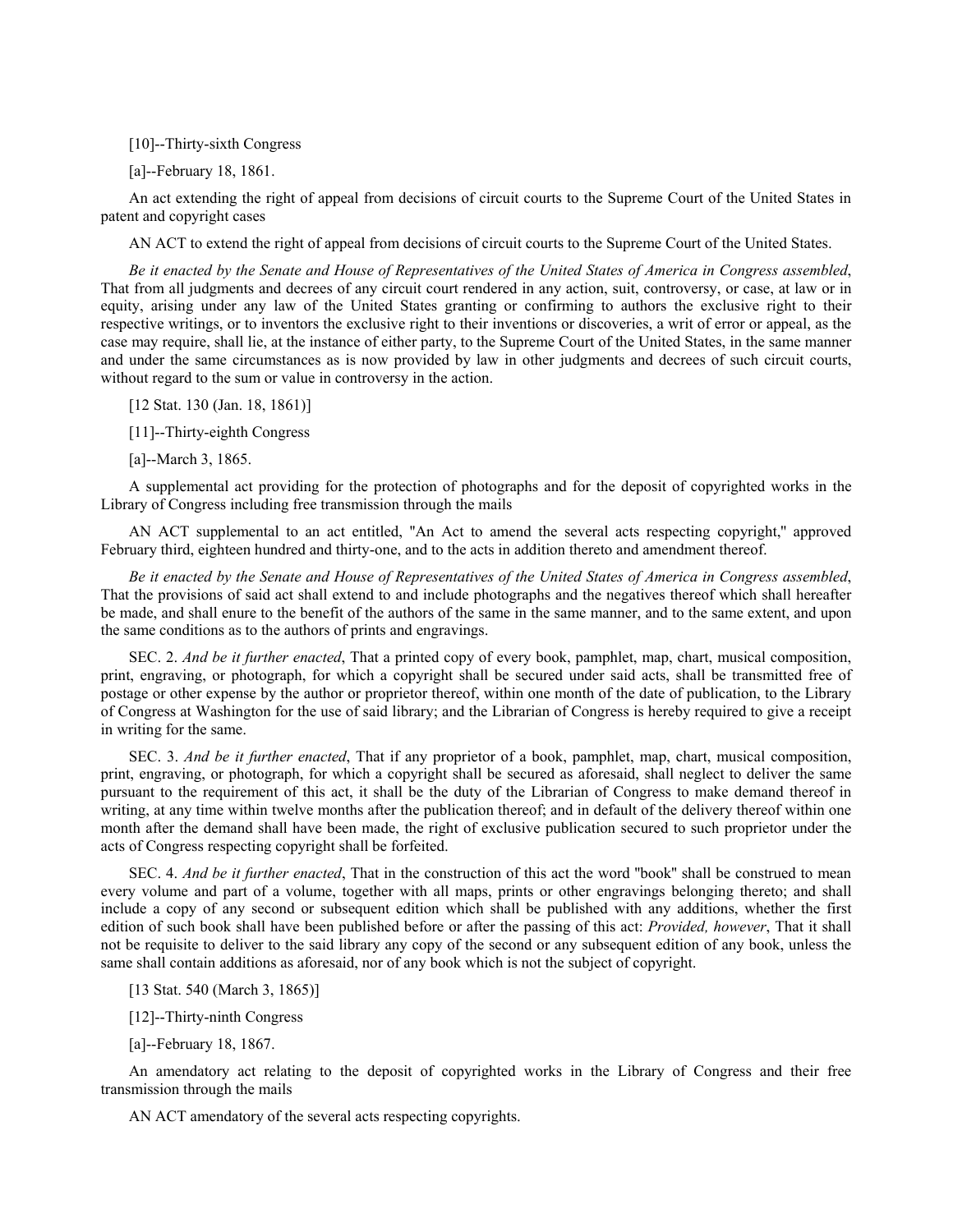#### 1867, February 18:

*Be it enacted by the Senate and House of Representatives of the United States of America in Congress assembled*, That every proprietor of a book, pamphlet, map, chart, musical composition, print, engraving, or photograph, for which a copyright shall have been secured, who shall fail to deliver to the Library of Congress at Washington, a printed copy of every such book, pamphlet, map, chart, musical composition, print, engraving, or photograph, within one month after publication thereof, shall, for every such default, be subject to a penalty of twenty-five dollars, to be collected by the Librarian of Congress, in the name of the United States, in any district or circuit court of the United States within the jurisdiction of which the delinquent may reside or be found.

SEC. 2. *And be it further enacted*, That every such proprietor may transmit any book, pamp[h]let, map, chart, musical composition, print, engraving, or photograph, for which he may have secured a copyright, to the Librarian of Congress, by mail free of postage, provided the words ''copyright matter'' be plainly written or printed on the outside of the package containing the same; and it shall be the duty of the several postmasters and deputy postmasters, to give a receipt for the same, if requested, and when such package shall be delivered to them, or any of them, to see that the same is safely forwarded to its destination by mail, without cost or charge to said proprietor.

[14 Stat. 395 (Feb. 18, 1867)]

[13]--Forty-first Congress

[a]--July 8, 1870.

An act to revise, consolidate, and amend the statutes relating to patents and copyrights (Second general revision of the copyright law)

AN ACT to revise, consolidate, and amend the statutes relating to patents and copyrights.

SEC. 85. *And be it further enacted*, That all records and other things relating to copyrights and required by law to be preserved, shall be under the control of the Librarian of Congress, and kept and preserved in the Library of Congress; and the Librarian of Congress shall have the immediate care and supervision thereof, and, under the supervision of the Joint Committee of Congress on the Library, shall perform all acts and duties required by law touching copyrights. The Librarian shall cause a seal to be provided for said office, with such device as the Joint Committee on the Library may approve, with which all records or papers issued from said office, and to be used in evidence, shall be authenticated. He shall also give an additional bond, with sureties, to the Treasurer of the United States, in the sum of five thousand dollars, with the condition that he will render to the proper officers of the Treasury a true account of all moneys received by virtue of his office. He shall also make an annual report to Congress of the number and description of copyright publications for which entries have been made during the year. And the Librarian of Congress shall receive a yearly compensation of four thousand dollars, to commence when this act shall take effect.

SEC. 86. *And be it further enacted*, That any citizen of the United States, or resident therein, who shall be the author, inventor, designer, or proprietor of any book, map, chart, dramatic or musical composition, engraving, cut, print, or photograph or negative thereof, or of a painting, drawing, chromo, statue, statuary, and of models or designs intended to be perfected as works of the fine arts, and his executors, administrators, or assigns, shall, upon complying with the provisions of this act, have the sole liberty of printing, reprinting, publishing, completing, copying, executing, finishing, and vending the same; and in the case of a dramatic composition, of publicly performing or representing it, or causing it to be performed or represented by others; and authors may reserve the right to dramatize or to translate their own works.

SEC. 87. *And be it further enacted*, That copyrights shall be granted for the term of twenty-eight years from the time of recording the title thereof, in the manner hereinafter directed.

SEC. 88. *And be it further enacted*, That the author, inventor or designer, if he be still living, and a citizen of the United States or resident therein, or his widow or children, if he be dead, shall have the same exclusive right continued for the further term of fourteen years, upon recording the title of the work or description of the article so secured a second time, and complying with all other regulations in regard to original copyrights, within six months before the expiration of the first term. And such person shall, within two months from the date of said renewal, cause a copy of the record thereof to be published in one or more newspapers, printed in the United States, for the space of four weeks.

SEC. 89. *And be it further enacted*, That copyrights shall be assignable in law, by any instrument of writing, and such assignment shall be recorded in the office of the Librarian of Congress within sixty days after its execution, in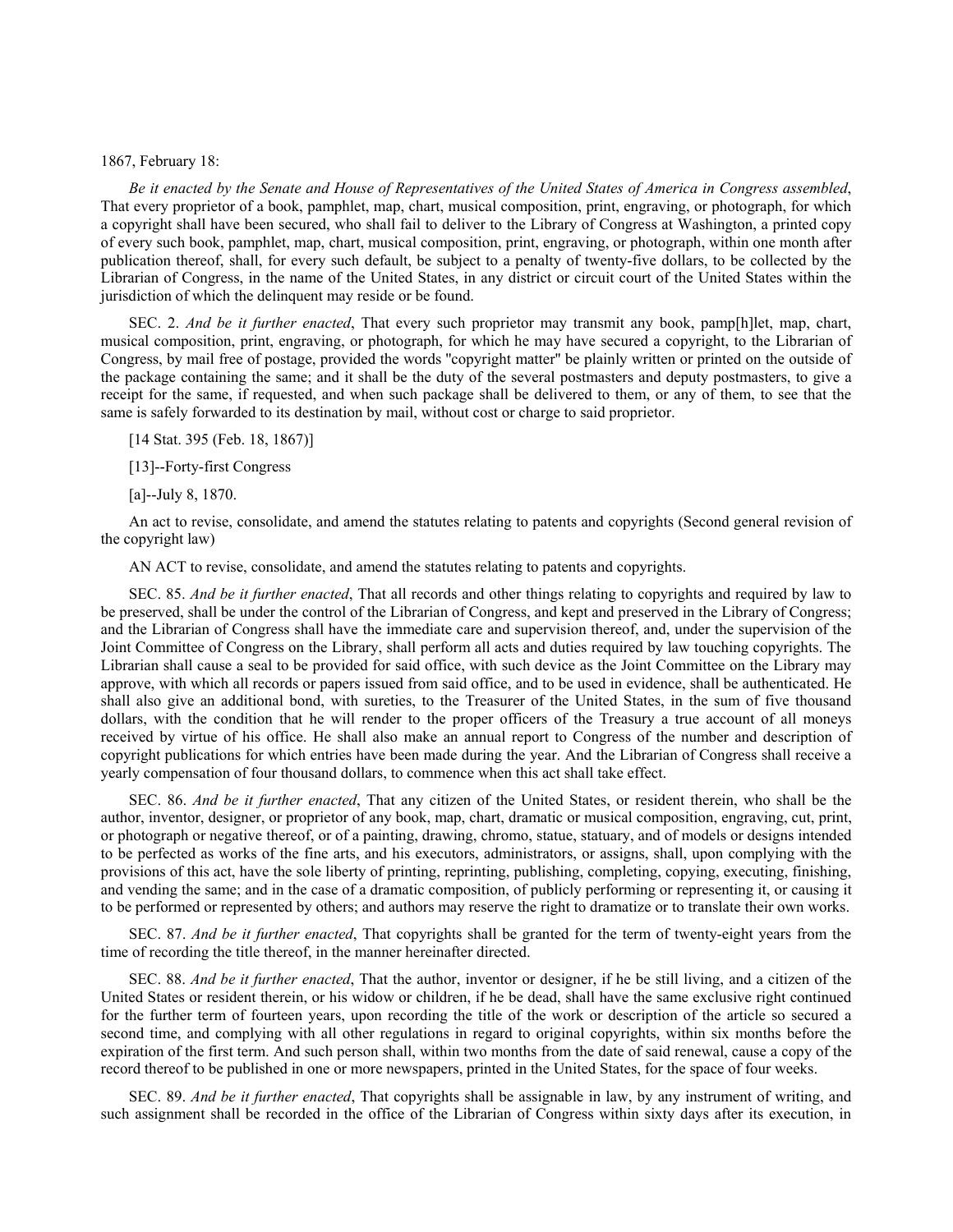default of which it shall be void as against any subsequent purchaser or mortgagee for a valuable consideration, without notice.

SEC. 90. *And be it further enacted*, That no person shall be entitled to a copyright unless he shall, before publication, deposit in the mail a printed copy of the title of the book or other article, or a description of the painting, drawing, chromo, statue, statuary, or model or design for a work of the fine arts, for which he desires a copyright, addressed to the Librarian of Congress, and, within ten days from the publication thereof, deposit in the mail two copies of such copyright book or other article, or in case of a painting, drawing, statue, statuary, model or design for a work of the fine arts, a photograph of the same, to be addressed to said Librarian of Congress, as hereinafter to be provided.

SEC. 91. *And be it further enacted*, That the Librarian of Congress shall record the name of such copyright book, or other article, forthwith in a book to be kept for that purpose, in the words following: ''Library of Congress, to wit. Be it remembered that on the day of day of anno Domini and A. B., of \_\_\_\_\_\_\_\_\_\_\_\_\_\_\_\_\_, hath deposited in this office the title of a book, (map, chart, or otherwise, as the case may be, or description of the article,) the title or description of which is in the following words, to wit; (here insert the title or description,) the right whereof he claims as author, originator, (or proprietor, as the case may be,) in conformity with the laws of the United States respecting copyrights. C. D., Librarian of Congress.'' And he shall give a copy of the title or description, under the seal of the Librarian of Congress, to said proprietor whenever he shall require it.

SEC. 92. *And be it further enacted*, That for recording the title or description of any copyright book or other article, the Librarian of Congress shall receive, from the person claiming the same, fifty cents; and for every copy under seal actually given to such person or his assigns, fifty cents; and for recording any instrument of writing for the assignment of a copyright, fifteen cents for every one hundred words; and for every copy thereof, ten cents for every one hundred words, which moneys, so received, shall be paid into the Treasury of the United States.

SEC. 93. *And be it further enacted*, That the proprietor of every copyright book or other article shall mail to the Librarian of Congress at Washington, within ten days after its publication, two complete printed copies thereof, of the best edition issued, or description or photograph of such article as hereinbefore required, and a copy of every subsequent edition wherein any substantial changes shall be made.

SEC. 94. *And be it further enacted*, That in default of such deposit in the post-office, said proprietor shall be liable to a penalty of twenty-five dollars, to be collected by the Librarian of Congress, in the name of the United States, in an action of debt, in any district court of the United States within the jurisdiction of which the delinquent may reside or be found.

SEC. 95. *And be it further enacted*, That any such copyright book or other article may be sent to the Librarian of Congress by mail, free of postage, provided the words ''Copyright matter'' are plainly written or printed on the outside of the package containing the same.

SEC. 96. *And be it further enacted*, That the postmaster to whom such copyright book, title, or other article is delivered, shall, if requested, give a receipt therefor; and when so delivered he shall mail it to its destination, without cost to the proprietor.

SEC. 97. *And be it further enacted*, That no person shall maintain an action for the infringement of his copyright unless he shall give notice thereof by inserting in the several copies of every edition published, on the title page or the page immediately following, if it be a book; or if a map, chart, musical composition, print, cut, engraving, photograph, painting, drawing, chromo, statue, statuary, or model or design intended to be perfected and completed as a work of the fine arts, by inscribing upon some portion of the face or front thereof, or on the face of the substance on which the same shall be mounted, the following words, viz.: "Entered according to act of Congress, in the year  $\qquad \qquad$ , by A. B., in the office of the Librarian of Congress, at Washington.''

SEC. 98. *And be it further enacted*, That if any person shall insert or impress such notice, or words of the same purport, in or upon any book, map, chart, musical composition, print, cut, engraving, or photograph, or other articles herein named, for which he has not obtained a copyright, every person so offending shall forfeit and pay one hundred dollars; one moiety thereof to the person who shall sue for the same, and the other to the use of the United States, to be recovered by action in any court of competent jurisdiction.

SEC. 99. *And be it further enacted*, That if any person, after the recording of the title of any book as herein provided, shall within the term limited, and without the consent of the proprietor of the copyright first obtained in writing, signed in presence of two or more witnesses, print, publish, or import, or, knowing the same to be so printed,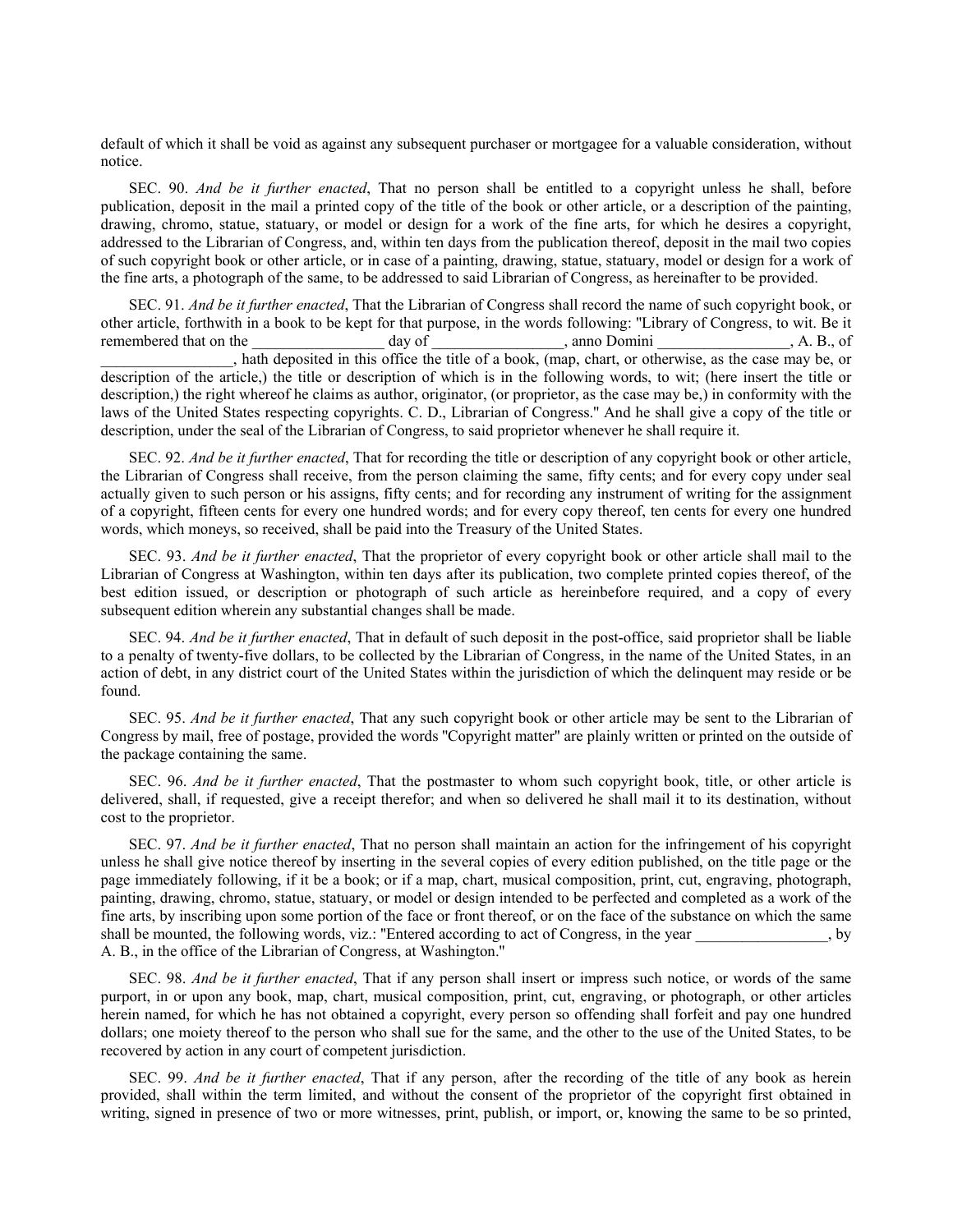published, or imported, shall sell or expose to sale any copy of such book, such offender shall forfeit every copy thereof to said proprietor, and shall also forfeit and pay such damages as may be recovered in a civil action by such proprietor in any court of competent jurisdiction.

SEC. 100. *And be it further enacted*, That if any person, after the recording of the title of any map, chart, musical composition, print, cut, engraving, or photograph, or chromo, or of the description of any painting, drawing, statue, statuary, or model or design intended to be perfected and executed as a work of the fine arts, as herein provided, shall, within the term limited, and without the consent of the proprietor of the copyright first obtained in writing, signed in presence of two or more witnesses, engrave, etch, work, copy, print, publish, or import, either in whole or in part, or by varying the main design with intent to evade the law, or, knowing the same to be so printed, published, or imported, shall sell or expose to sale any copy of such map or other article, as aforesaid, he shall forfeit to the said proprietor all the plates on which the same shall be copied, and every sheet thereof, either copied or printed, and shall further forfeit one dollar for every sheet of the same found in his possession, either printing, printed, copied, published, imported, or exposed for sale; and in case of a painting, statue, or statuary, he shall forfeit ten dollars for every copy of the same in his possession, or which have by him been sold or exposed for sale; one moiety thereof to the proprietor and the other to the use of the United States, to be recovered by action in any court of competent jurisdiction.

SEC. 101. *And be it further enacted*, That any person publicly performing or representing any dramatic composition for which a copyright has been obtained, without the consent of the proprietor thereof, or his heirs or assigns, shall be liable for damages therefor, to be recovered by action in any court of competent jurisdiction; said damages in all cases to be assessed at such sum, not less than one hundred dollars for the first, and fifty dollars for every subsequent performance, as to the court shall appear to be just.

SEC. 102. *And be it further enacted*, That any person who shall print or publish any manuscript whatever, without the consent of the author or proprietor first obtained, (if such author or proprietor be a citizen of the United States, or resident therein,) shall be liable to said author or proprietor for all damages occasioned by such injury, to be recovered by action on the case in any court of competent jurisdiction.

SEC. 103. *And be it further enacted*, That nothing herein contained shall be construed to prohibit the printing, publishing, importation, or sale of any book, map, chart, dramatic or musical composition, print, cut, engraving, or photograph, written, composed, or made by any person not a citizen of the United States nor resident therein.

SEC. 104. *And be it further enacted*, That no action shall be maintained in any case of forfeiture or penalty under the copyright laws, unless the same is commenced within two years after the cause of action has arisen.

SEC. 105. *And be it further enacted*, That in all actions arising under the laws respecting copyrights the defendant may plead the general issue, and give the special matter in evidence.

SEC. 106. *And be it further enacted*, That all actions, suits, controversies, and cases arising under the copyright laws of the United States shall be originally cognizable, as well in equity as at law, whether civil or penal in their nature, by the circuit courts of the United States, or any district court having the jurisdiction of a circuit court, or in the supreme court of the District of Columbia, or any Territory. And the court shall have power, upon bill in equity, filed by any party aggrieved, to grant injunctions to prevent the violation of any right secured by said laws, according to the course and principles of courts of equity, on such terms as the court may deem reasonable.

SEC. 107. *And be it further enacted*, That a writ of error or appeal to the Supreme Court of the United States shall lie from all judgments and decrees of any court, in any action, suit, controversy, or case touching copyrights in the same manner and under the same circumstances as in other judgments and decrees of such courts, without regard to the sum or value in controversy.

SEC. 108. *And be it further enacted*, That in all recoveries under the copyright laws, either for damages, forfeitures, or penalties, full costs shall be allowed thereon.

SEC. 109. *And be it further enacted*, That all books, maps, charts, and other publications of every nature whatever, heretofore deposited in the Department of the Interior, according to the laws regulating copyrights, together with all the records of said Department, and all records concerning the same which were removed by the Department of the Interior from the Department of State, shall be removed to and be under the control of the Librarian of Congress, who is hereby charged with all the duties pertaining to copyrights required by law.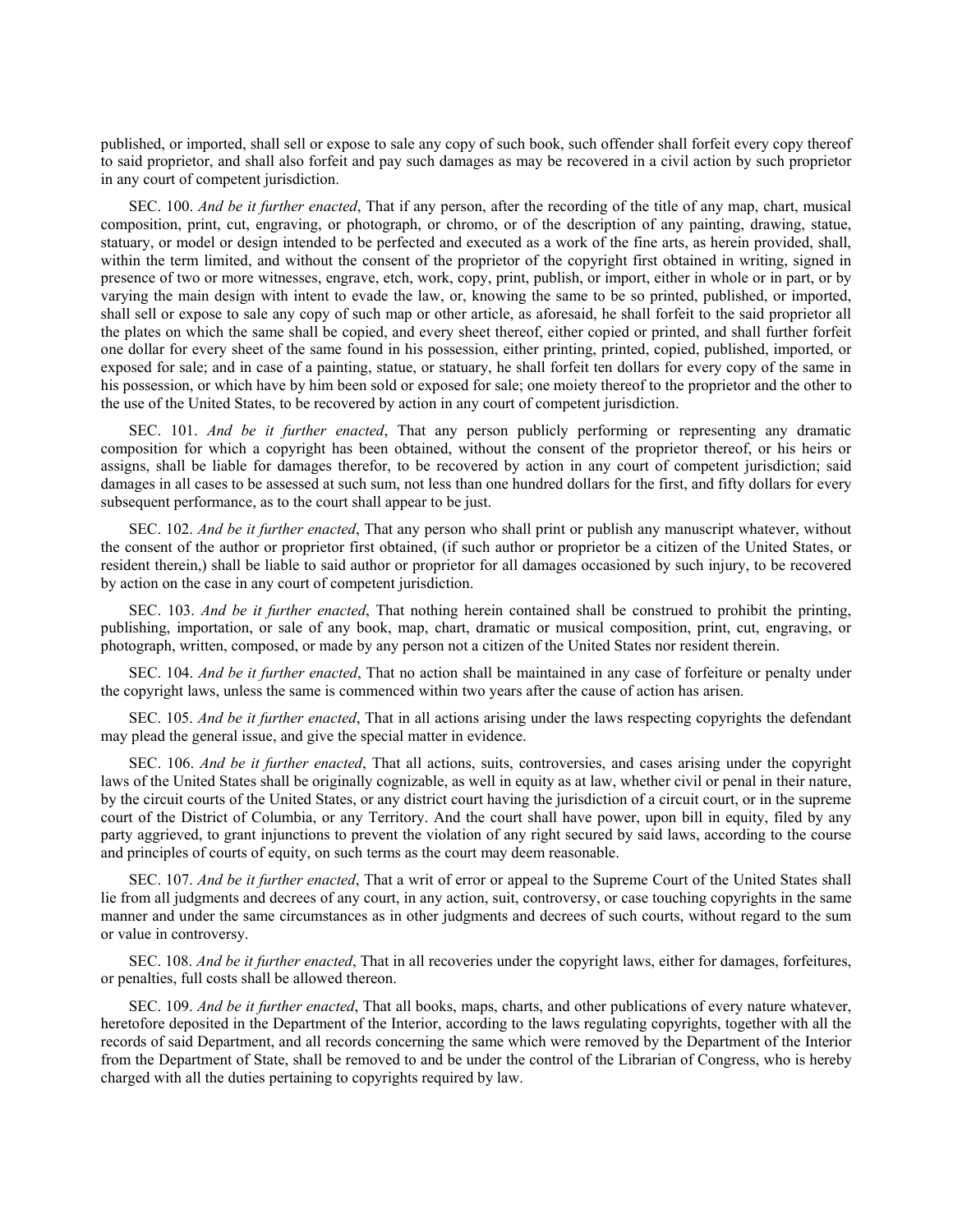SEC. 110. *And be it further enacted*, That the clerk of each of the district courts of the United States shall transmit forthwith to the Librarian of Congress all books, maps, prints, photograp[h]s, music, and other publications of every nature whatever, deposited in the said clerk's office, and not heretofore sent to the Department of the Interior, at Washington, together with all records of copyright in his possession, including the titles so recorded, and the dates of record: *Provided*, That where there are duplicate copies of legal, scientific, or mechanical works, one copy of each may be deposited in the library of the Patent Office, for which a receipt shall be given by the Commissioner of Patents to the Librarian of Congress.

SEC. 111. *And be it further enacted*, That the acts and parts of acts set forth in the schedule of acts cited, hereto annexed, are hereby repealed, without reviving any acts or parts of acts repealed by any of said acts, or by any clause or provisions therein: *Provided, however*, That the repeal hereby enacted shall not affect, impair, or take away any right existing under any of said laws; but all actions and causes of action, both in law and in equity, which have arisen under any of said laws, may be commenced and prosecuted, and if already commenced may be prosecuted to final judgment and execution, in the same manner as though this act had not been passed, excepting that the remedial provisions of this act shall be applicable to all suits and proceedings hereafter commenced: *And provided also*, That all applications for patents pending at the time of the passage of this act, in cases where the duty has been paid, shall be proceeded with and acted on in the same manner as though filed after the passage thereof: *And provided further*, That all offences which are defined and punishable under any of said acts, and all penalties and forfeitures created thereby, and incurred before this act takes effect, may be prosecuted, sued for, and recovered, and such offences punished according to the provisions of said acts, which are continued in force for such purpose.

Schedule of Statutes Cited and Repealed as Printed in the Statutes at Large.

COPYRIGHTS.

Act of February 15, 1819, chapter 19, volume 3, page 481.

February 3, 1831, chapter 16, volume 4, page 436.

June 30, 1834, chapter 157, volume 4, page 728.

August 18, 1856, chapter 169, volume 11, page 138.

February 5, 1859, chapter 22, volume 11, page 380.

February 18, 1861, chapter 37, volume 12, page 130.

March 3, 1865, chapter 126, volume 18, page 540.

February 18, 1867, chapter 43, volume 14, page 395.

[16 Stat. 212 (July 8, 1870)]

[14]--Forty-second Congress

[a]--June 8, 1872.

Provisions for the free transmission through the mails of copyright matter to the Librarian of Congress, contained in an act relating to the Post Office Department

AN ACT to revise, consolidate, and amend the statutes relating to the Post-Office Department.

*Be it enacted by the Senate and House of Representatives of the United States of America in Congress assembled*, \* \* \*

SEC. 184. That the following mail-matter shall be allowed to pass free in the mail: \* \* \*

Fifth. Copyright matter to the librarian of Congress, if marked on the package, "copyright matter." \* \* \*

[17 Stat. 283, 306, 307, 330(June 8, 1872)]

[15]--Forty-third Congress

[a]--December 1, 1873.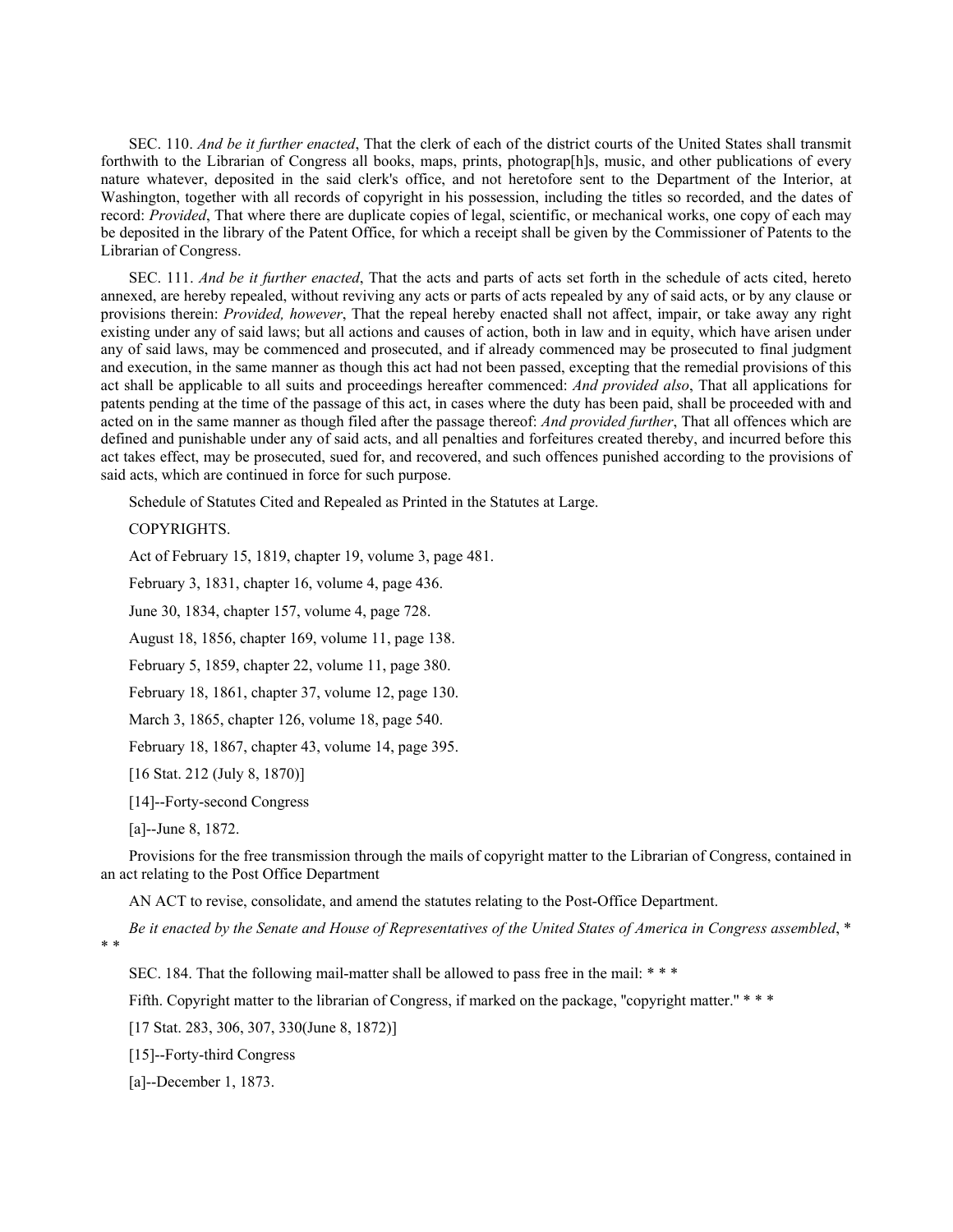An act containing provisions relating to the jurisdiction of and procedures in the United States Courts in cases arising under the patent and copyright laws

CHAPTER 7. - CIRCUIT COURT - JURISDICTION.

SEC. 629. The circuit courts shall have original jurisdiction as follows: \*\*\* Ninth. Of all suits at law or in equity arising under the patent or copyright laws of the United States. (Rev. Stat., 1878, pp. 110, 111.)

CHAPTER 11. - SUPREME COURT - JURISDICTION.

SEC. 699. A writ of error may be allowed to review any final judgment at law, and an appeal shall be allowed from any final decree in equity hereinafter mentioned, without regard to the sum or value in dispute:

First. Any final judgment at law or final decree in equity of any circuit court, or of any district court acting as a circuit court, or of the supreme court of the District of Columbia, or of any Territory, in any case touching patents-rights or copyrights. (Rev. Stat., 1878, p. 130.)

CHAPTER 12. - PROVISIONS COMMON TO MORE THAN ONE COURT OR JUDGE.

SEC. 711. The jurisdiction vested in the courts of the United States in the cases and proceedings hereinafter mentioned, shall be exclusive of the courts of the several states: \* \* \* Fifth. Of all cases arising under the patent-right or copyright laws of the United States. (Rev. Stat., 1878, pp. 134, 135.)

CHAPTER 18. - PROCEDURE.

SEC. 972. In all recoveries under the copyright laws, either for damages, forfeitures, or penalties, full costs shall be allowed thereon. (Rev. Stat., 1878, p. 183.)

REVISED STATUTES OF THE UNITED STATES, PASSED AT THE FIRST SESSION OF THE FORTY-THIRD Congress, 1873-74. 110-11, 130, 134-35, 183 (Washington, 1878).

[b]--December 1, 1873.

The copyright law as incorporated in Title 60 of the Revised Statutes of the United States

REVISED STATUTES, TITLE 60, PATENTS, TRADE-MARKS AND COPYRIGHTS

CHAPTER 3. --COPYRIGHTS.

SEC. 4948. All records and other things relating to copyrights and required by law to be preserved, shall be under the control of the Librarian of Congress, and kept and preserved in the Library of Congress; and the Librarian of Congress shall have the immediate care and supervision thereof, and, under the supervision of the Joint Committee of Congress on the Library, shall perform all acts and duties required by law touching copyrights.

SEC. 4949. The seal provided for the office of the Librarian of Congress shall be the seal thereof, and by it all records and papers issued from the office and to be used in evidence shall be authenticated.

SEC. 4950. The Librarian of Congress shall give a bond, with sureties, to the Treasurer of the United States, in the sum of five thousand dollars, with the condition that he will render to the proper officers of the Treasury a true account of all moneys received by virtue of his office.

SEC. 4951. The Librarian of Congress shall make an annual report to Congress of the number and description of copyright publications for which entries have been made during the year.

#### SEC. 4952.

Any citizen of the United States or resident therein, who shall be the author, inventor, designer, or proprietor of any book, map, chart, dramatic or musical composition, engraving, cut, print, or photograph or negative thereof, or of a painting, drawing, chromo, statue, statuary, and of models or designs intended to be perfected as works of the fine arts, and the executors, administrators, or assigns of any such person shall, upon complying with the provisions of this chapter, have the sole liberty of printing, reprinting, publishing, completing, copying, executing, finishing, and vending the same; and, in the case of a dramatic composition, of publicly performing or representing it, or causing it to be performed or represented by others. And authors may reserve the right to dramatize or to translate their own works.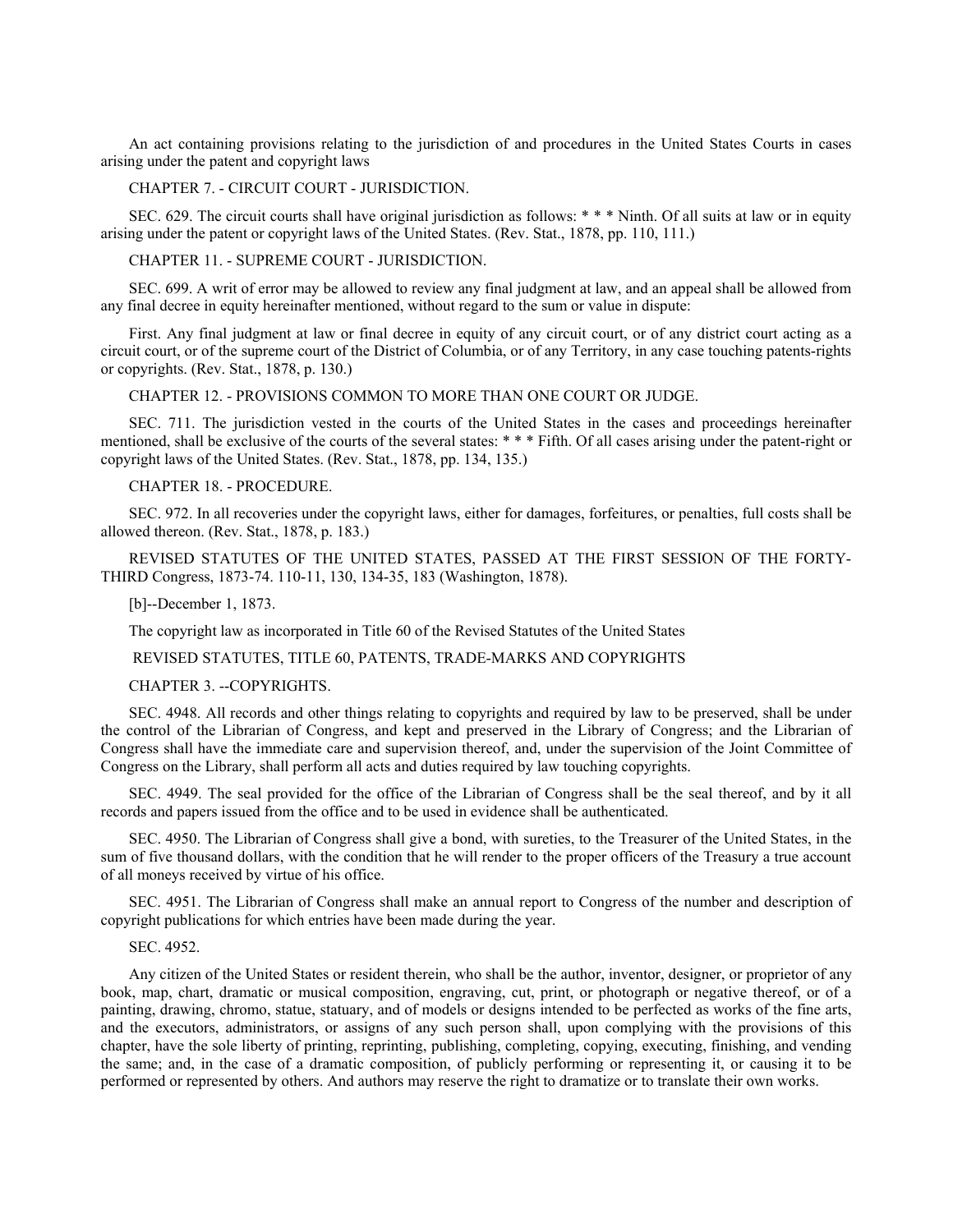SEC. 4953. Copyrights shall be granted for the term of twenty-eight years from the time of recording the title thereof, in the manner hereinafter directed.

SEC. 4954. The author, inventor, or designer, if he be still living and a citizen of the United States or resident therein, or his widow or children, if he be dead, shall have the same exclusive right continued for the further term of fourteen years, upon recording the title of the work or description of the article so secured a second time, and complying with all other regulations in regard to original copyrights, within six months before the expiration of the first term. And such person shall, within two months from the date of said renewal, cause a copy of the record thereof to be published in one or more newspapers, printed in the United States, for the space of four weeks.

SEC. 4955. Copyrights shall be assignable in law, by any instrument of writing, and such assignment shall be recorded in the office of the Librarian of Congress within sixty days after its execution; in default of which it shall be void as against any subsequent purchaser or mortgagee for a valuable consideration, without notice.

### SEC. 4956.

No person shall be entitled to a copyright unless he shall, before publication, deliver at the office of the Librarian of Congress or deposit in the mail addressed to the Librarian of Congress, at Washington, District of Columbia, a printed copy of the title of the book or other article, or a description of the painting, drawing, chromo, statue, statuary, or a model or design for a work of the fine arts, for which he desires a copyright, nor unless he shall also, within ten days from the publication thereof, deliver at the office of the Librarian of Congress or deposit in the mail addressed to the Librarian of Congress, at Washington, District of Columbia, two copies of such copyright book or other article, or in case of a painting, drawing, statue, statuary, model, or design for a work of the fine arts, a photograph of the same.

# SEC. 4957.

The Librarian of Congress shall record the name of such copyright book or other article, forthwith, in a book to be kept for that purpose, in the words following: ''Library of Congress, to wit: Be it remembered that on the day of  $A, B, \text{ of }$ , hath deposited in this office the title of a book, (map, chart, or otherwise, as the case may be, or description of the article,) the title or description of which is in the following words, to wit: (here insert the title or description,) the right whereof he claims as author, (originator, or proprietor, as the case may be,) in conformity with the laws of the United States respecting copyrights. C. D., Librarian of Congress.'' And he shall give a copy of the title or description, under the seal of the Librarian of Congress, to the proprietor whenever he shall require it.

SEC. 4958. The Librarian of Congress shall receive, from the persons to whom the services designated are rendered, the following fees:

First. For recording the title or description of any copyright book or other article, fifty cents.

Second. For every copy under seal of such record actually given to the person claiming the copyright, or his assigns, fifty cents.

Third. For recording any instrument of writing for the assignment of a copyright, fifteen cents for every one hundred words.

Fourth. For every copy of an assignment, ten cents for every one hundred words.

All fees so received shall be paid into the Treasury of the United States.

SEC. 4959. The proprietor of every copyright book or other article shall deliver at the office of the Librarian of Congress, or deposit in the mail addressed to the Librarian of Congress at Washington, District of Columbia, within ten days after its publication, two complete printed copies thereof, of the best edition issued, or description or photograph of such article as hereinbefore required, and a copy of every subsequent edition wherein any substantial changes shall be made.

SEC. 4960. For every failure on the part of the proprietor of any copyright to deliver or deposit in the mail either of the published copies, or description or photograph, required by sections four thousand nine hundred and fifty-six, and four thousand nine hundred and fifty-nine, the proprietor of the copyright shall be liable to a penalty of twenty-five dollars, to be recovered by the Librarian of Congress, in the name of the United States, in an action in the nature of an action of debt, in any district court of the United States within the jurisdiction of which the delinquent may reside or be found.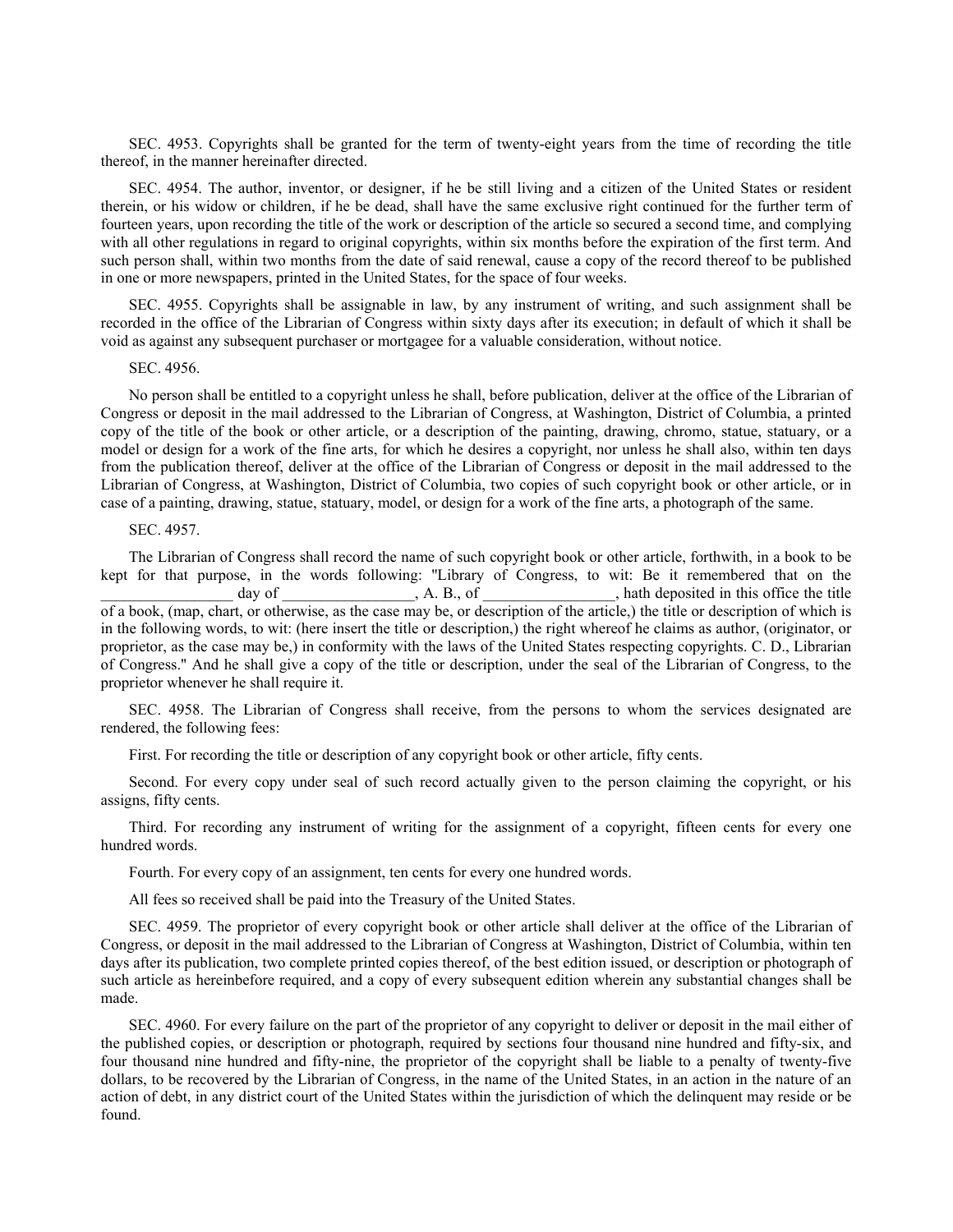SEC. 4961. The postmaster to whom such copyright book, title, or other article is delivered, shall, if requested, give a receipt therefor; and when so delivered he shall mail it to its destination.

# SEC. 4962.

No person shall maintain an action for the infringement of his copyright unless he shall give notice thereof by inserting in the several copies of every edition published, on the title-page or the page immediately following, if it be a book; or if a map, chart, musical composition, print, cut, engraving, photograph, painting, drawing, chromo, statue, statuary, or model or design intended to be perfected and completed as a work of the fine arts, by inscribing upon some portion of the face or front thereof, or on the face of the substance on which the same shall be mounted, the following words, "Entered according to act of Congress, in the year  $\qquad$ , by A. B., in the office of the Librarian of Congress, at Washington.''

SEC. 4963. Every person who shall insert or impress such notice, or words of the same purport, in or upon any book, map, chart, musical composition, print, cut, engraving, or photograph, or other article, for which he has not obtained a copyright, shall be liable to a penalty of one hundred dollars, recoverable one-half for the person who shall sue for such penalty, and one-half to the use of the United States.

SEC. 4964. Every person who, after the recording of the title of any book as provided by this chapter, shall within the term limited, and without the consent of the proprietor of the copyright first obtained in writing, signed in presence of two or more witnesses, print, publish, or import, or knowing the same to be so printed, published, or imported, shall sell or expose to sale any copy of such book, shall forfeit every copy thereof to such proprietor, and shall also forfeit and pay such damages as may be recovered in a civil action by such proprietor in any court of competent jurisdiction.

### SEC. 4965.

If any person, after the recording of the title of any map, chart, musical composition, print, cut, engraving, or photograph, or chromo, or of the description of any painting, drawing, statue, statuary, or model or design intended to be perfected and executed as a work of the fine arts, as provided by this chapter, shall, within the time limited, and without the consent of the proprietor of the copyright first obtained in writing, signed in presence of two or more witnesses, engrave, etch, work, copy, print, publish, or import, either in whole or in part, or by varying the main design with intent to evade the law, or, knowing the same to be so printed, published, or imported, shall sell or expose to sale any copy of such map or other article, as aforesaid, he shall forfeit to the proprietor all the plates on which the same shall be copied, and every sheet thereof, either copied or printed, and shall further forfeit one dollar for every sheet of the same found in his possession, either printing, printed, copied, published, imported, or exposed for sale; and in case of a painting, statue, or statuary, he shall forfeit ten dollars for every copy of the same in his possession, or by him sold or exposed for sale; one-half thereof to the proprietor and the other half to the use of the United States.

SEC. 4966. Any person publicly performing or representing any dramatic composition for which a copyright has been obtained, without the consent of the proprietor thereof, or his heirs or assigns, shall be liable for damages therefor, such damages in all cases to be assessed at such sum, not less than one hundred dollars for the first, and fifty dollars for every subsequent performance, as to the court shall appear to be just.

SEC. 4967. Every person who shall print or publish any manuscript whatever, without the consent of the author or proprietor first obtained, if such author or proprietor is a citizen of the United States, or resident therein, shall be liable to the author or proprietor for all damages occasioned by such injury.

SEC. 4968. No action shall be maintained in any case of forfeiture or penalty under the copyright laws, unless the same is commenced within two years after the cause of action has arisen.

SEC. 4969. In all actions arising under the laws respecting copyrights, the defendant may plead the general issue, and give the special matter in evidence.

SEC. 4970. The circuit courts, and district courts having the jurisdiction of circuit courts, shall have power, upon bill in equity, filed by any party aggrieved, to grant injunctions to prevent the violation of any right secured by the laws respecting copyrights, according to the course and principles of courts of equity, on such terms as the court may deem reasonable.

SEC. 4971. Nothing in this chapter shall be construed to prohibit the printing, publishing, importation, or sale of any book, map, chart, dramatic or musical composition, print, cut, engraving, or photograph, written, composed, or made by any person not a citizen of the United States nor resident therein.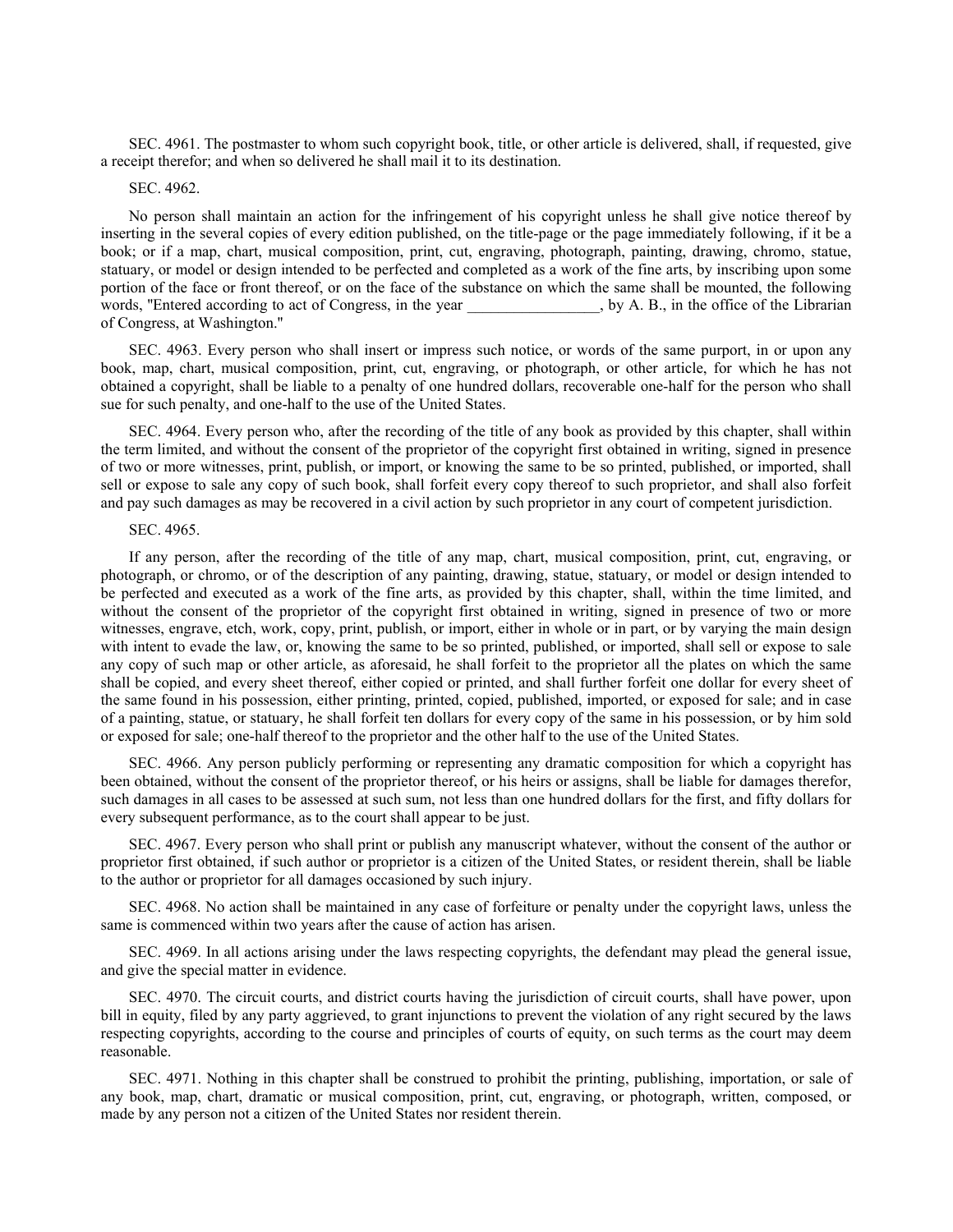# **Legislative History**

[Rev. Stat., pp. 957-960 (1873)]

[c]--June 18, 1874.

An amendatory act containing provisions relating to the copyright notice, the fee for recording assignments, and the registration in the Patent Office of copyright claims in commercial prints and labels

AN ACT to amend the law relating to patents, trade marks, and copyrights.

*Be it enacted by the Senate and House of Representatives of the United States of America in Congress assembled*, That no person shall maintain an action for the infringement of his copyright unless he shall give notice thereof by inserting in the several copies of every edition published, on the title page or the page immediately following, if it be a book; or if a map, chart, musical composition, print, cut, engraving, photograph, painting, drawing, chromo, statue, statuary, or model or design intended to be perfected and completed as a work of the fine arts, by inscribing upon some visible portion thereof, or of the substance on which the same shall be mounted, the following words, viz: ''Entered according to act of Congress, in the year \_\_\_\_\_\_\_\_\_\_\_\_, by A. B., in the office of the Librarian of Congress, at Washington;" or, at his option the word "Copyright," together with the year the copyright was entered, and the name of the party by whom it was taken out; thus--"Copyright, 18 by A. B."

SEC. 2. That for recording and certifying any instrument of writing for the assignment of a copyright, the Librarian of Congress shall receive from the persons to whom the service is rendered, one dollar; and for every copy of an assignment, one dollar; said fee to cover, in either case, a certificate of the record, under seal of the Librarian of Congress; and all fees so received shall be paid into the Treasury of the United States.

SEC. 3. That in the construction of this act, the words ''Engraving,'' ''cut'' and ''print'' shall be applied only to pictorial illustrations or works connected with the fine arts, and no prints or labels designed to be used for any other articles of manufacture shall be entered under the copyright law, but may be registered in the Patent Office. And the Commissioner of Patents is hereby charged with the supervision and control of the entry or registry of such prints or labels, in conformity with the regulations provided by law as to copyright of prints, except that there shall be paid for recording the title of any print or label not a trade mark, six dollars, which shall cover the expense of furnishing a copy of the record under the seal of the Commissioner of Patents, to the party entering the same.

SEC. 4. That all laws and parts of laws inconsistent with the foregoing provisions be and the same are hereby repealed.

SEC. 5. That this act shall take effect on and after the first day of August, eighteen hundred and seventy-four.

[18 Stat. 78 (June 18, 1874)]

[16]--Forty-fifth Congress

[a]--March 3, 1879.

Provision prohibiting the transmission through the mails of any publication which violates any ''copyright granted by the United States'', contained in a Post Office Department appropriations act

AN ACT making appropriations for the service of the Post-Office Department for the fiscal year ending June thirtieth, eighteen hundred and eighty, and for other purposes.

SEC. 15. That foreign newspapers and other periodicals of the same general character as those admitted to the second class in the United States may, under the direction of the Postmaster General, on application of the publishers thereof, or their agents, be transmitted through the mails at the same rates as if published in the United States. Nothing in this act shall be so construed as to allow the transmission through the mails of any publication which violates any copyright granted by the United States.

[20 Stat. 359 (March 8, 1879)]

[17]--Forty-seventh Congress

[a]--August 1, 1882.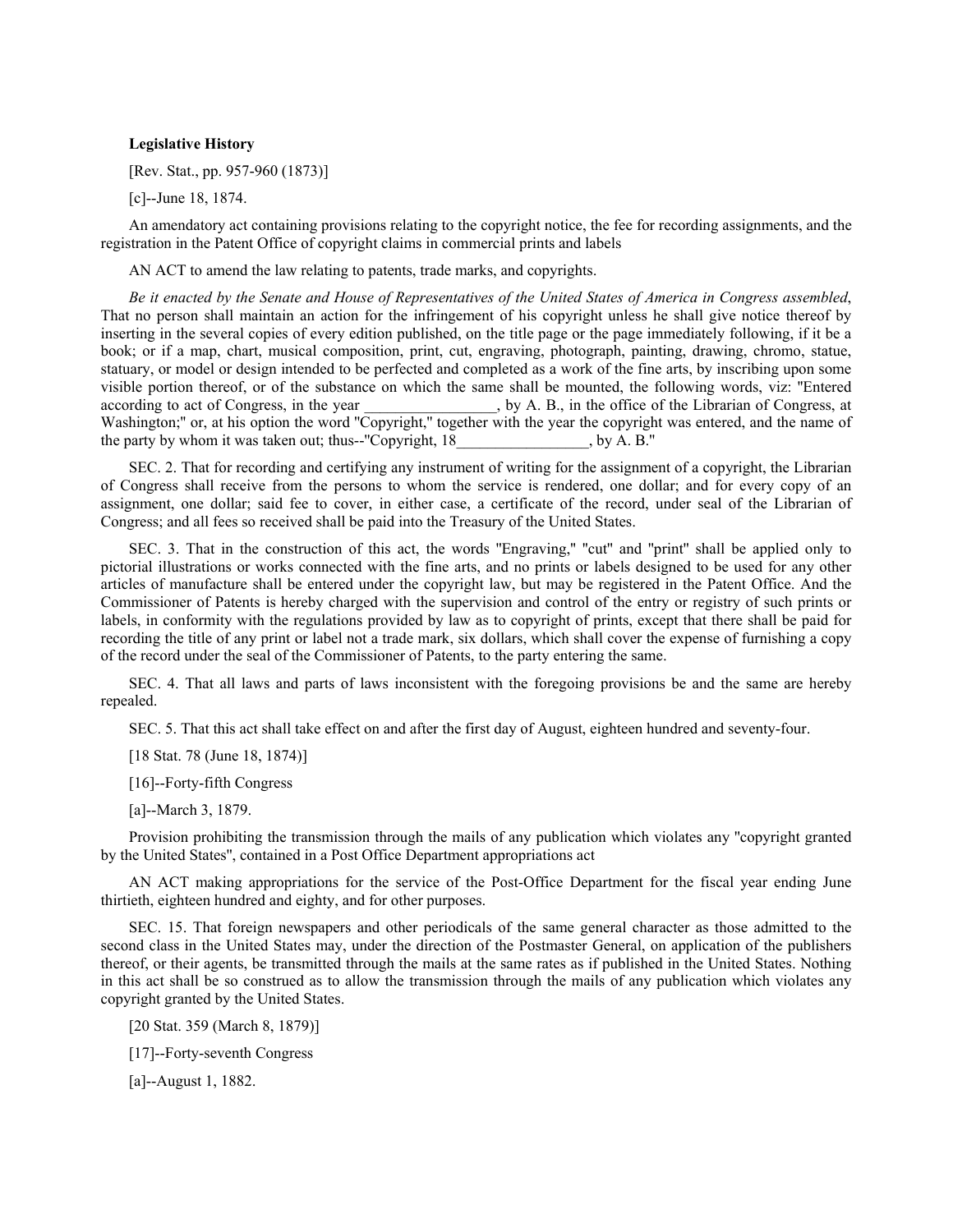An amendatory act regarding the position of the copyright notice upon molded decorative articles, tiles, plaques, or articles of pottery or metal subject to copyright

AN ACT to amend the statutes in relation to copyright.

*Be it enacted by the Senate and House of Representatives of the United States of America in Congress assembled*, That manufacturers of designs for molded decorative articles, tiles, plaques, or articles of pottery or metal subject to copyright may put the copyright mark prescribed by section forty-nine hundred and sixty-two of the Revised Statutes, and acts additional thereto upon the back or bottom of such articles, or in such other place upon them as it has heretofore been usual for manufacturers of such articles to employ for the placing of manufacturers, merchants, and trade marks thereon.

[22 Stat. 363 (Aug. 1, 1882)]

[18]--Fifty-first Congress

[a]--March 3, 1891.

An act amending various sections of the Revised Statutes relating to copyright and including provisions for international copyright. (The so-called ''International Copyright Act''.)

AN ACT to amend title sixty, chapter three, of the Revised Statutes of the United States, relating to copyrights.

*Be it enacted by the Senate and House of Representatives of the United States of America in Congress assembled*, That section forty-nine hundred and fifty-two of the Revised Statutes be, and the same is hereby, amended so as to read as follows:

SEC. 4952. The author, inventor, designer, or proprietor of any book, map, chart, dramatic or musical composition, engraving, cut, print, or photograph or negative thereof, or of a painting, drawing, chromo, statue, statuary, and of models or designs intended to be perfected as works of the fine arts, and the executors, administrators, or assigns of any such person shall, upon complying with the provisions of this chapter, have the sole liberty of printing, reprinting, publishing, completing, copying, executing, finishing, and vending the same; and, in the case of a dramatic composition, of publicly performing or representing it, or causing it to be performed or represented by others; and authors or their assigns shall have exclusive right to dramatize and translate any of their works for which copyright shall have been obtained under the laws of the United States.''

SEC. 2. That section forty-nine hundred and fifty-four of the Revised Statutes be, and the same is hereby, amended so as to read as follows:

''SEC. 4954. The author, inventor, or designer, if he be still living, or his widow or children, if he be dead, shall have the same exclusive right continued for the further term of fourteen years, upon recording the title of the work or description of the article so secured a second time, and complying with all other regulations in regard to original copyrights, within six months before the expiration of the first term; and such persons shall, within two months from the date of said renewal, cause a copy of the record thereof to be published in one or more newspapers printed in the United States for the space of four weeks.''

SEC. 3. That section forty-nine hundred and fifty-six of the Revised Statutes of the United States be, and the same is hereby, amended so that it shall read as follows:

''SEC. 4956. No person shall be entitled to a copyright unless he shall, on or before the day of publication in this or any foreign country, deliver at the office of the Librarian of Congress, or deposit in the mail within the United States, addressed to the Librarian of Congress, at Washington, District of Columbia, a printed copy of the title of the book, map, chart, dramatic or musical composition, engraving, cut, print, photograph, or chromo, or a description of the painting, drawing, statue, statuary, or a model or design for a work of the fine arts for which he desires a copyright, nor unless he shall also, not later than the day of the publication thereof in this or any foreign country, deliver at the office of the Librarian of Congress, at Washington, District of Columbia, or deposit in the mail within the United States, addressed to the Librarian of Congress, at Washington, District of Columbia, two copies of such copyright book, map, chart, dramatic or musical composition, engraving, chromo, cut, print, or photograph, or in case of a painting, drawing, statue, statuary, model, or design for a work of the fine arts, a photograph of the same: *Provided*, That in the case of a book, photograph, chromo, or lithograph, the two copies of the same required to be delivered or deposited as above shall be printed from type set within the limits of the United States, or from plates made therefrom, or from negatives, or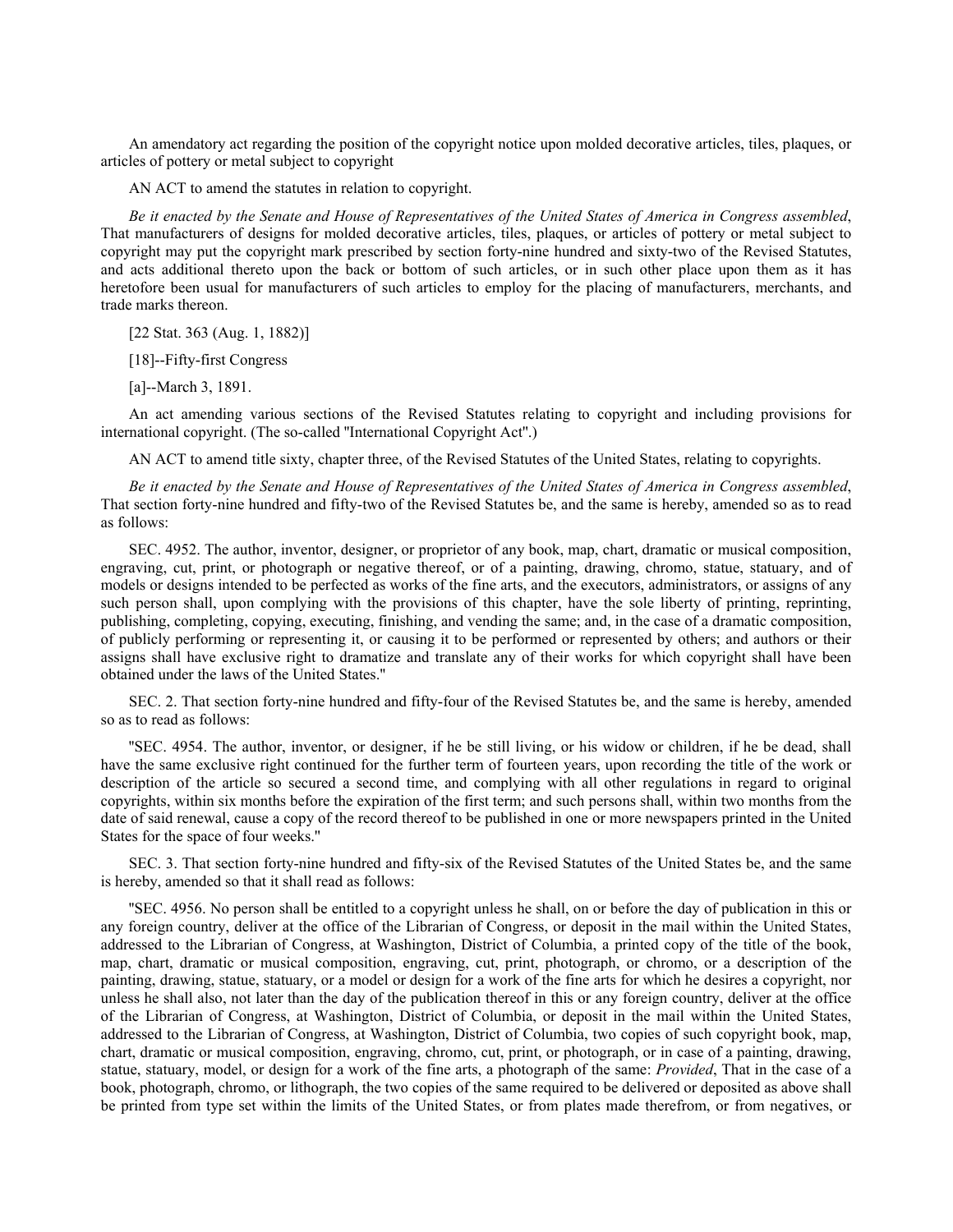drawings on stone made within the limits of the United States, or from transfers made therefrom. During the existence of such copyright the importation into the United States of any book, chromo, lithograph, or photograph, so copyrighted, or any edition or editions thereof, or any plates of the same not made from type set, negatives, or drawings on stone made within the limits of the United States, shall be, and it is hereby, prohibited, except in the cases specified in paragraphs five hundred and twelve to five hundred and sixteen, inclusive, in section two of the act entitled 'An act to reduce the revenue and equalize the duties on imports, and for other purposes,' approved October first, eighteen hundred and ninety, and except in the case of persons purchasing for use and not for sale, who import subject to the duty thereon, not more than two copies of such book at any one time; and except in the case of newspapers and magazines, not containing in whole or in part matter copyrighted under the provisions of this act, unauthorized by the author, which are hereby exempted from prohibition of importation: *Provided, nevertheless*, That in the case of books in foreign languages, of which only translations in English are copyrighted the prohibition of importation shall apply only to the translation of the same, and the importation of the books in the original language shall be permitted.''

SEC. 4. That section forty-nine hundred and fifty-eight of the Revised Statutes be, and the same is hereby, amended so that it will read as follows:

''SEC. 4958. The Librarian of Congress shall receive from the persons to whom the services designated are rendered the following fees:

''First. For recording the title or description of any copyright book or other article, fifty cents.

''Second. For every copy under seal of such record actually given to the person claiming the copyright, or his assigns, fifty cents.

''Third. For recording and certifying any instrument of writing for the assignment of a copyright, one dollar.

''Fourth. For every copy of an assignment, one dollar.

''All fees so received shall be paid into the Treasury of the United States: *Provided*, That the charge for recording the title or description of any article entered for copyright, the production of a person not a citizen or resident of the United States, shall be one dollar, to be paid as above into the Treasury of the United States, to defray the expenses of lists of copyrighted articles as hereinafter provided for.

''And it is hereby made the duty of the Librarian of Congress to furnish to the Secretary of the Treasury copies of the entries of titles of all books and other articles wherein the copyright has been completed by the deposit of two copies of such book printed from type set within the limits of the United States, in accordance with the provisions of this act and by the deposit of two copies of such other article made or produced in the United States; and the Secretary of the Treasury is hereby directed to prepare and print, at intervals of not more than a week, catalogues of such title-entries for distribution to the collectors of customs of the United States and to the postmasters of all post-offices receiving foreign mails, and such weekly lists, as they are issued, shall be furnished to all parties desiring them, at a sum not exceeding five dollars per annum; and the Secretary and the Postmaster-General are hereby empowered and required to make and enforce such rules and regulations as shall prevent the importation into the United States, except upon the conditions above specified, of all articles prohibited by this act.''

SEC. 5. That section forty-nine hundred and fifty-nine of the Revised Statutes be, and the same is hereby, amended so as to read as follows:

''SEC. 4959. The proprietor of every copyright book or other article shall deliver at the office of the Librarian of Congress, or deposit in the mail, addressed to the Librarian of Congress, at Washington, District of Columbia, a copy of every subsequent edition wherein any substantial changes shall be made: *Provided, however*, That the alterations, revisions, and additions made to books by foreign authors, heretofore published, of which new editions shall appear subsequently to the taking effect of this act, shall be held and deemed capable of being copyrighted as above provided for in this act, unless they form a part of the series in course of publication at the time this act shall take effect.''

SEC. 6. That section forty-nine hundred and sixty-three of the Revised Statutes be, and the same is hereby, amended so as to read as follows:

''SEC. 4963. Every person who shall insert or impress such notice, or words of the same purport, in or upon any book, map, chart, dramatic, or musical composition, print, cut, engraving, or photograph, or other article, for which he has not obtained a copyright, shall be liable to a penalty of one hundred dollars, recoverable one-half for the person who shall sue for such penalty and one-half to the use of the United States.''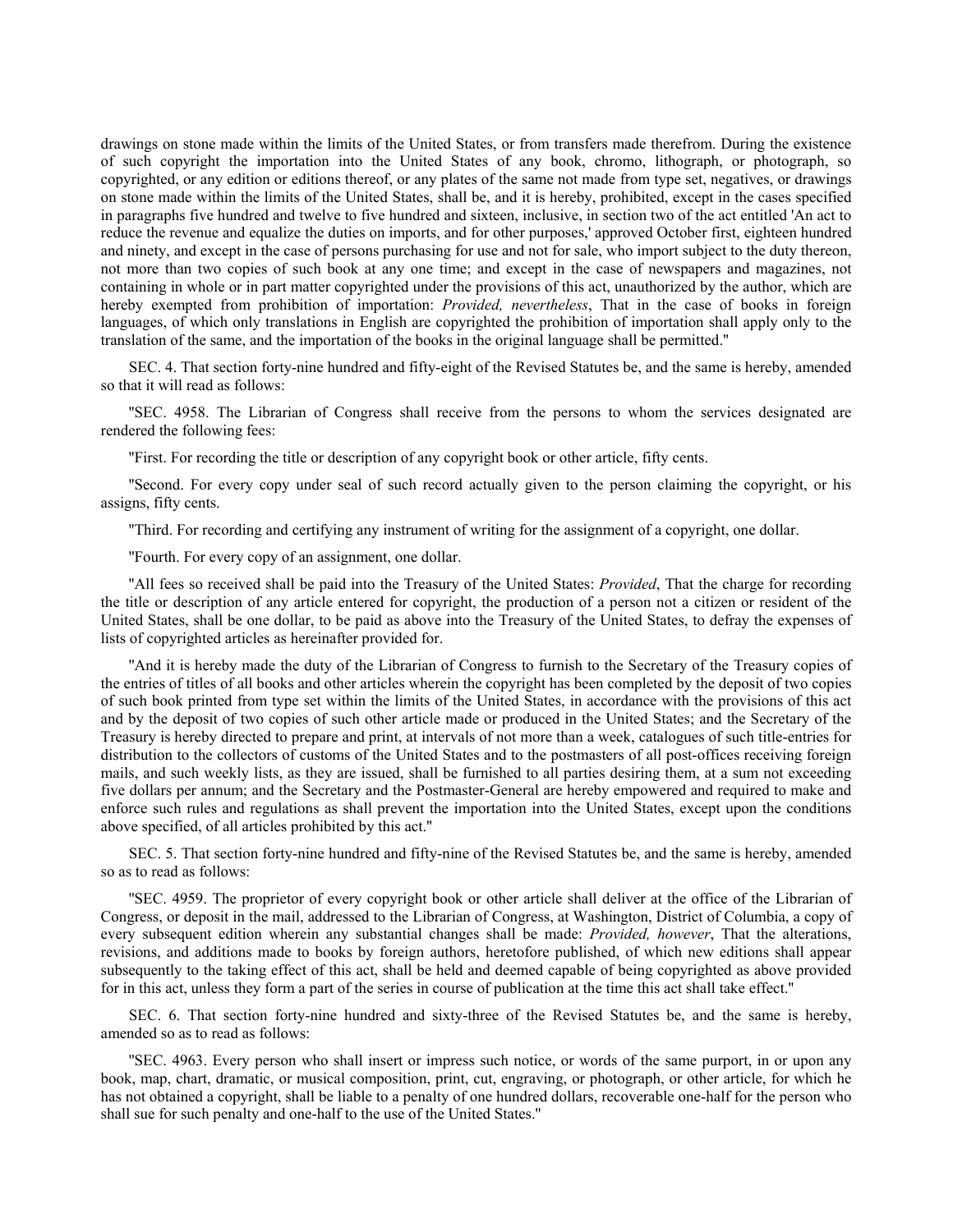SEC. 7. That section forty-nine hundred and sixty-four of the Revised Statutes be, and the same is hereby, amended so as to read as follows:

''SEC. 4964. Every person, who after the recording of the title of any book and the depositing of two copies of such book, as provided by this act, shall, contrary to the provisions of this act, within the term limited, and without the consent of the proprietor of the copyright first obtained in writing, signed in presence of two or more witnesses, print, publish, dramatize, translate, or import, or knowing the same to be so printed, published, dramatized, translated, or imported, shall sell or expose to sale any copy of such book, shall forfeit every copy thereof to such proprietor, and shall also forfeit and pay such damages as may be recovered in a civil action by such proprietor in any court of competent jurisdiction.''

SEC. 8. That section forty-nine hundred and sixty-five of the Revised Statutes be, and the same is hereby, so amended as to read as follows:

''SEC. 4965. If any person, after the recording of the title of any map, chart, dramatic or musical composition, print, cut, engraving, or photograph, or chromo, or of the description of any painting, drawing, statute, statuary, or model or design intended to be perfected and executed as a work of the fine arts, as provided by this act, shall within the term limited, contrary to the provisions of this act, and without the consent of the proprietor of the copyright first obtained in writing, signed in presence of two or more witnesses, engrave, etch, work, copy, print, publish, dramatize, translate, or import, either in whole or in part, or by varying the main design with intent to evade the law, or, knowing the same to be so printed, published, dramatized, translated, or imported, shall sell or expose to sale any copy of such map or other article as aforesaid, he shall forfeit to the proprietor all the plates on which the same shall be copied and every sheet thereof, either copied or printed, and shall further forfeit one dollar for every sheet of the same found in his possession, either printing, printed, copied, published, imported, or exposed for sale, and in case of a painting, statue, or statuary, he shall forfeit ten dollars for every copy of the same in his possession, or by him sold or exposed for sale; one-half thereof to the proprietor and the other half to the use of the United States.''

SEC. 9. That section forty-nine hundred and sixty-seven of the Revised Statutes be, and the same is hereby, amended so as to read as follows:

''SEC. 4967. Every person who shall print or publish any manuscript whatever without the consent of the author or proprietor first obtained, shall be liable to the author or proprietor for all damages occasioned by such injury.''

SEC. 10. That section forty-nine hundred and seventy-one of the Revised Statutes be, and the same is hereby, repealed.

SEC. 11. That for the purpose of this act each volume of a book in two or more volumes, when such volumes are published separately and the first one shall not have been issued before this act shall take effect, and each number of a periodical shall be considered an independent publication, subject to the form of copyrighting as above.

SEC. 12. That this act shall go into effect on the first day of July, anno Domini eighteen hundred and ninety-one.

SEC. 13. That this act shall only apply to a citizen or subject of a foreign state or nation when such foreign state or nation permits to citizens of the United States of America the benefit of copyright on substantially the same basis as [to] its own citizens; or when such foreign state or nation is a party to an international agreement which provides for reciprocity in the granting of copyright, by the terms of which agreement the United States of America may, at its pleasure, become a party to such agreement. The existence of either of the conditions aforesaid shall be determined by the President of the United States by proclamation made from time to time as the purposes of this act may require.

[26 Stat. 1106 (March 3, 1891)]

[19]--Fifty-second Congress

[a]--February 9, 1893.

Provision, in an act to establish a court of appeals for the District of Columbia, for review by the Supreme Court of the United States of cases involving the validity of any patent or copyright

AN ACT to establish a court of appeals for the District of Columbia, and for other purposes.

SEC. 8. That any final judgment or decree of the said court of appeals [of the District of Columbia] may be reexamined and affirmed, reversed, or modified by the Supreme Court of the United States, upon writ of error or appeal,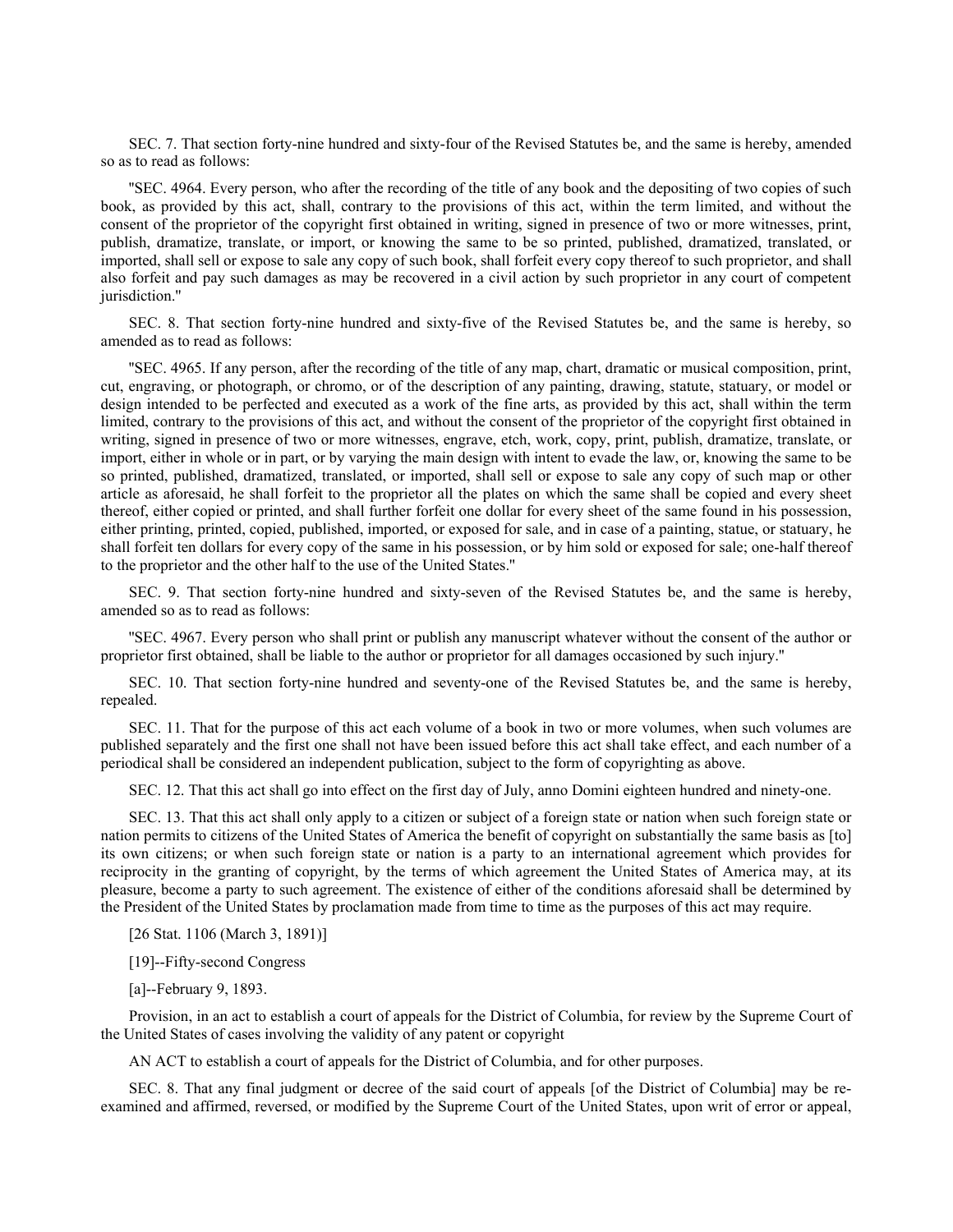in all causes in which the matter in dispute, exclusive of costs, shall exceed the sum of five thousand dollars, in the same manner and under the same regulations as heretofore provided for in cases of writs of error on judgment or appeals from decrees rendered in the supreme court of the District of Columbia; and also in cases, without regard to the sum or value of the matter in dispute, wherein is involved the validity of any patent or copyright, or in which is drawn in question the validity of a treaty or statute of or an authority exercised under the United States.

[27 Stat. 436 (Feb. 9, 1893)]

[b]--March 3, 1893.

An act relating to certain delayed deposits of copyrighted works

AN ACT relating to copyrights.

*Be it enacted by the Senate and House of Representatives of the United States of America in Congress assembled*, That any author, inventor, designer, or proprietor of any book, or other article entitled to copyright, who has heretofore failed to deliver in the office of the Librarian of Congress, or in the mail addressed to the Librarian of Congress, two complete copies of such book, or description or photograph of such article, within the time limited by title sixty, chapter three, of the Revised Statutes relating to copyrights, and the acts in amendment thereof, and has complied with all other provisions thereof, who has, before the first day of March, anno Domini eighteen hundred and ninety-three, delivered at the office of the Librarian of Congress, or deposited in the mail addressed to the Librarian of Congress two complete printed copies of such book or description, or photograph of such article, shall be entitled to all the rights and privileges of said title sixty, chapter three, of the Revised Statutes and the acts in amendment thereof.

[27 Stat. 743 (March 3, 1893)]

[20]--Fifty-third Congress

[a]--January 12, 1895.

Provision that no ''Government publication shall be copyrighted'', contained in an act relating to public printing

AN ACT providing for the public printing and binding and the distribution of public documents.

SEC. 52. The Public Printer shall sell, under such regulations as the Joint Committee on Printing may prescribe, to any person or persons who may apply additional or duplicate stereotype or electrotype plates from which any Government publication is printed, at a price not to exceed the cost of composition, the metal and making to the Government and ten per centum added: *Provided*, That the full amount of the price shall be paid when the order is filed: *And provided further*, That no publication reprinted from such stereotype or electrotype plates and no other Government publication shall be copyrighted.

[28 Stat. 608 (Jan. 12, 1895)]

[b]--March 2, 1895.

An amendatory act relating to damages and penalties in cases of copyright infringement

AN ACT to amend section forty-nine hundred and sixty-five, chapter three, title sixty, of the Revised Statutes of the United States, relating to copyrights.

*Be it enacted by the Senate and House of Representatives of the United States of America in Congress assembled*, That section forty-nine hundred and sixty-five, chapter three, title sixty, of the Revised Statutes, be, and the same is hereby, amended so as to read as follows:

''SEC. 4965. If any person, after the recording of the title of any map, chart, dramatic or musical composition, print, cut, engraving, or photograph, or chromo, or of the description of any painting, drawing, statue, statuary, or model or design intended to be perfected and executed as a work of the fine arts, as provided by this act, shall, within the term limited, contrary to the provisions of this act, and without the consent of the proprietor of the copyright first obtained in writing, signed in presence of two or more witnesses, engrave, etch, work, copy, print, publish, dramatize, translate, or import, either in whole or in part, or by varying the main design, with intent to evade the law, or, knowing the same to be so printed, published, dramatized, translated, or imported, shall sell or expose to sale any copy of such map or other article, as aforesaid, he shall forfeit to the proprietor all the plates on which the same shall be copied, and every sheet thereof, either copied or printed, and shall further forfeit one dollar for every sheet of the same found in his possession,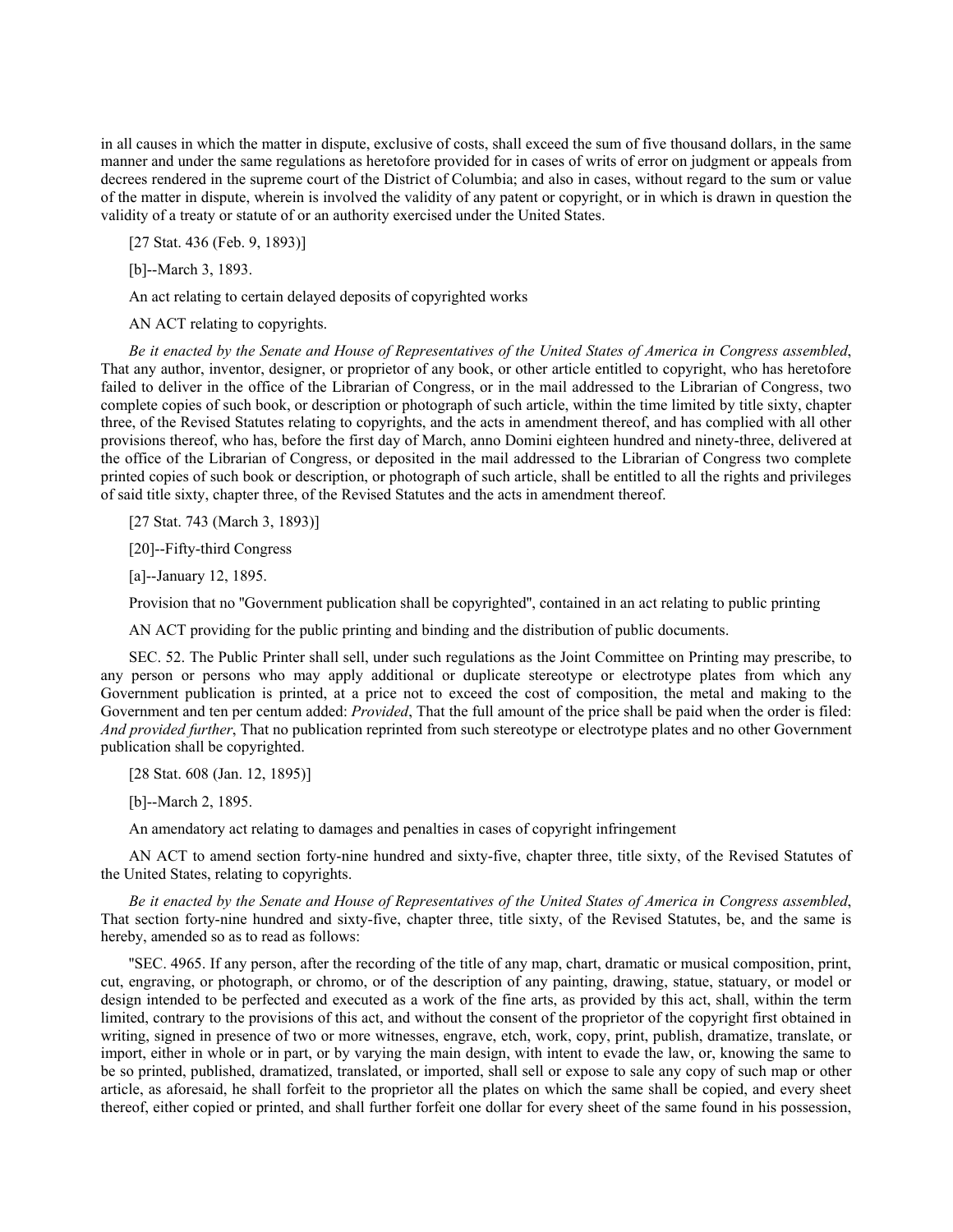either printing, printed, copied, published, imported, or exposed for sale; and in case of a painting, statue, or statuary, he shall forfeit ten dollars for every copy of the same in his possession, or by him sold or exposed for sale: *Provided, however*, That in case of any such infringement of the copyright of a photograph made from any object not a work of fine arts, the sum to be recovered in any action brought under the provisions of this section shall be not less than one hundred dollars, nor more than five thousand dollars, and: *Provided, further*, That in case of any such infringement of the copyright of a painting, drawing, statue, engraving, etching, print, or model or design for a work of the fine arts or of a photograph of a work of the fine arts, the sum to be recovered in any action brought through the provisions of this section shall be not less than two hundred and fifty dollars, and not more than ten thousand dollars. One-half of all the foregoing penalties shall go to the proprietors of the copyright and the other half to the use of the United States.''

[28 Stat. 965 (March 2, 1895)]

[21]--Fifty-fourth Congress

[a]--January 6, 1897.

An amendatory act relating to the remedies for unauthorized public performance of dramatic and musical compositions

AN ACT to amend title sixty, chapter three, of the Revised Statutes relating to copyrights.

*Be it enacted by the Senate and House of Representatives of the United States of America in Congress assembled*, That section forty-nine hundred and sixty-six of the Revised Statutes be, and the same is hereby, amended so as to read as follows:

''SEC. 4966. Any person publicly performing or representing any dramatic or musical composition for which a copyright has been obtained, without the consent of the proprietor of said dramatic or musical composition, or his heirs or assigns, shall be liable for damages therefor, such damages in all cases to be assessed at such sum, not less than one hundred dollars for the first and fifty dollars for every subsequent performance, as to the court shall appear to be just. If the unlawful performance and representation be willful and for profit, such person or persons shall be guilty of a misdemeanor and upon conviction be imprisoned for a period not exceeding one year. Any injunction that may be granted upon hearing after notice to the defendant by any circuit court of the United States, or by a judge thereof, restraining and enjoining the performance or representation of any such dramatic or musical composition may be served on the parties against whom such injunction may be granted anywhere in the United States, and shall be operative and may be enforced by proceedings to punish for contempt or otherwise by any other circuit court or judge in the United States; but the defendants in said action, or any or either of them, may make a motion in any other circuit in which he or they may be engaged in performing or representing said dramatic or musical composition to dissolve or set aside the said injunction upon such reasonable notice to the plaintiff as the circuit court or the judge before whom said motion shall be made shall deem proper; service of said motion to be made on the plaintiff in person or on his attorneys in the action. The circuit courts or judges thereof shall have jurisdiction to enforce said injunction and to hear and determine a motion to dissolve the same, as herein provided, as fully as if the action were pending or brought in the circuit in which said motion is made.''

''The clerk of the court, or judge granting the injunction, shall, when required to do so by the court hearing the application to dissolve or enforce said injunction, transmit without delay to said court a certified copy of all the papers on which the said injunction was granted that are on file in his office.''

[29 Stat. 481 (Jan. 6, 1897)]

[b]--February 19, 1897.

Provisions establishing the Copyright Office (then called Copyright Department) and the position of Register of Copyrights, contained in an appropriation act

AN ACT making appropriations for the legislative, executive, and judicial expenses of the Government for the fiscal year ending June thirtieth, eighteen hundred and ninety-eight, and for other purposes.

COPYRIGHT DEPARTMENT: For the following under the direction of the Librarian of Congress, necessary for the execution of the copyright law, namely: Register of copyrights, three thousand dollars, who shall, on and after July first, eighteen hundred and ninety-seven, under the direction and supervision of the Librarian of Congress, perform all the duties relating to copyrights, and shall make weekly deposits with the Secretary of the Treasury, and make monthly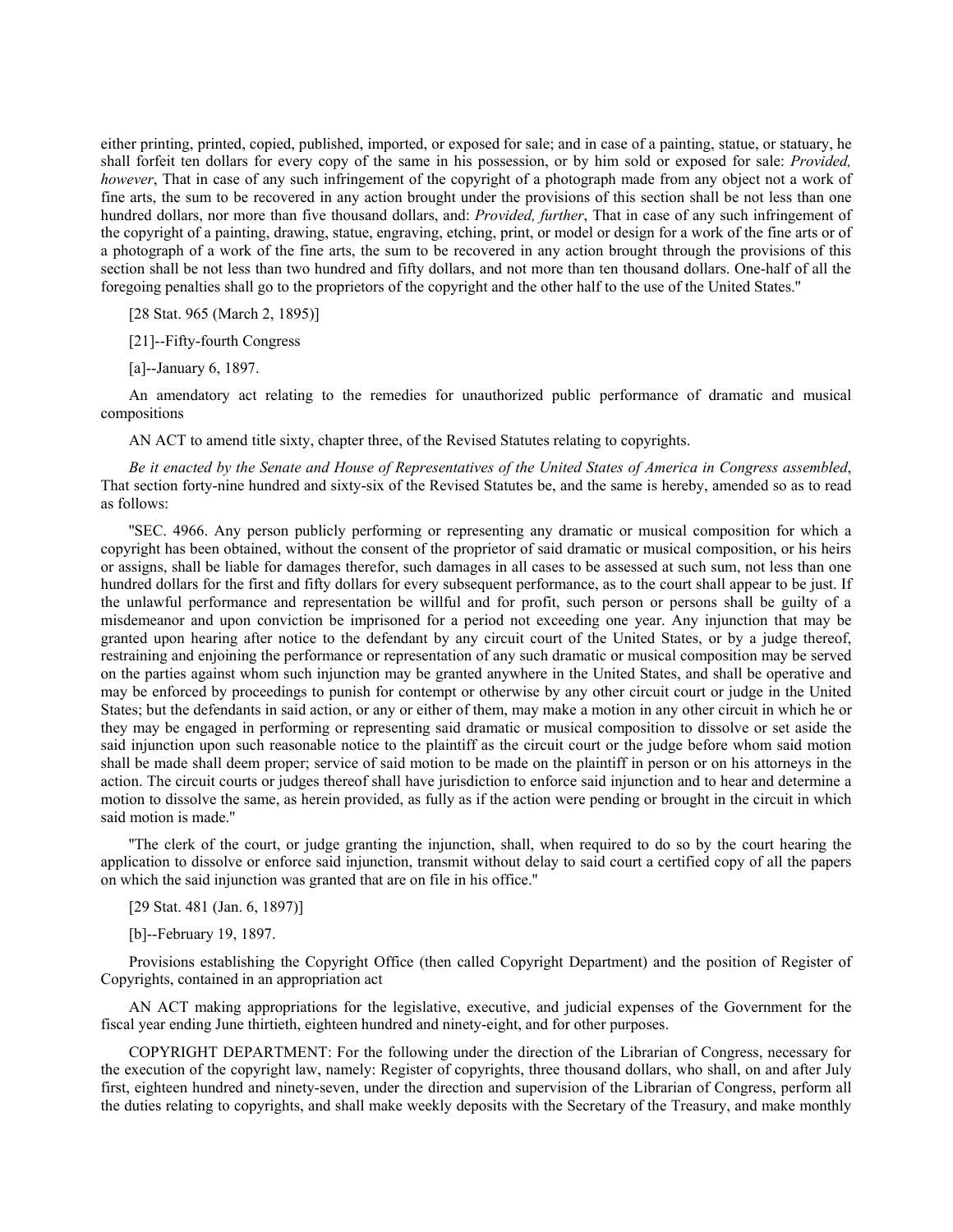reports to the Secretary of the Treasury and to the Librarian of Congress, and shall, on and after July first, eighteen hundred and ninety-seven, give bond to the Librarian of Congress in the sum of twenty thousand dollars, with approved sureties, for the faithful discharge of his duties; two clerks, at one thousand eight hundred dollars each; two clerks, at one thousand six hundred dollars each; three clerks, at one thousand four hundred dollars each; ten clerks, at one thousand two hundred dollars each; ten clerks at nine hundred dollars each; two clerks, at seven hundred and twenty dollars each; in all, thirty-six thousand four hundred and forty dollars.

The Librarian of Congress shall on and after July first, eighteen hundred and ninety-seven, give bond, payable to the United States, in the sum of twenty thousand dollars, with sureties approved by the Secretary of the Treasury, for the faithful discharge of his duties according to law.

The Librarian of Congress shall make to Congress at the beginning of each regular session, a report for the preceding fiscal year, as to the affairs of the Library of Congress, including the copyright business, and said report shall also include a detailed statement of all receipts and expenditures on account of the Library and said copyright business.

[29 Stat. 545 (Feb. 19, 1897)]

[c]--March 3, 1897.

An amendatory act relating to false notices of copyright and prohibited importations

AN ACT to amend title sixty, chapter three, of the Revised Statutes of the United States relating to copyrights.

*Be it enacted by the Senate and House of Representatives of the United States of America in Congress assembled*, That section forty-nine hundred and sixty-three of the Revised Statutes of the United States be, and the same is hereby, amended so as to read as follows:

''SEC. 4963. Every person who shall insert or impress such notice, or words of the same purport, in or upon any book, map, chart, dramatic or musical composition, print, cut, engraving or photograph, or other article, whether such article be subject to copyright or otherwise, for which he has not obtained a copyright, or shall knowingly issue or sell any article bearing a notice of United States copyright which has not been copyrighted in this country; or shall import any book, photograph, chromo, or lithograph or other article bearing such notice of copyright or words of the same purport, which is not copyrighted in this country, shall be liable to a penalty of one hundred dollars, recoverable onehalf for the person who shall sue for such penalty and one-half to the use of the United States; and the importation into the United States of any book, chromo, lithograph, or photograph, or other article bearing such notice of copyright, when there is no existing copyright thereon in the United States, is prohibited; and the circuit courts of the United States sitting in equity are hereby authorized to enjoin the issuing, publishing, or selling of any article marked or imported in violation of the United States copyright laws, at the suit of any person complaining of such violation: *Provided*, That this act shall not apply to any importation of or sale of such goods or articles brought into the United States prior to the passage hereof.''

SEC. 2. That all laws and parts of laws inconsistent with the foregoing provision be, and the same are hereby, repealed.

[29 Stat. 694 (March 3, 1897)]

[22]--Fifty-sixth Congress

[a]--April 17, 1900.

Provisions for the Copyright Office and staff, contained in an appropriation act

AN ACT making appropriations for the legislative, executive, and judicial expenses of the Government for the fiscal year ending June thirtieth, nineteen hundred and one, and for other purposes.

COPYRIGHT OFFICE, under the direction of the Librarian of Congress: Register of copyrights, three thousand dollars; four clerks, at one thousand eight hundred dollars each; four clerks, at one thousand six hundred dollars each; two clerks, at one thousand four hundred dollars each, nine clerks, at one thousand two hundred dollars each; three clerks, at one thousand dollars each; eight clerks, at nine hundred dollars each; seven clerks at seven hundred and twenty dollars each; one clerk, six hundred dollars; one messenger boy, three hundred and sixty dollars; Arrears, special service: Three clerks, at one thousand two hundred dollars each; one porter, seven hundred and twenty dollars; one messenger boy, three hundred and sixty dollars; in all, fifty-one thousand and eighty dollars.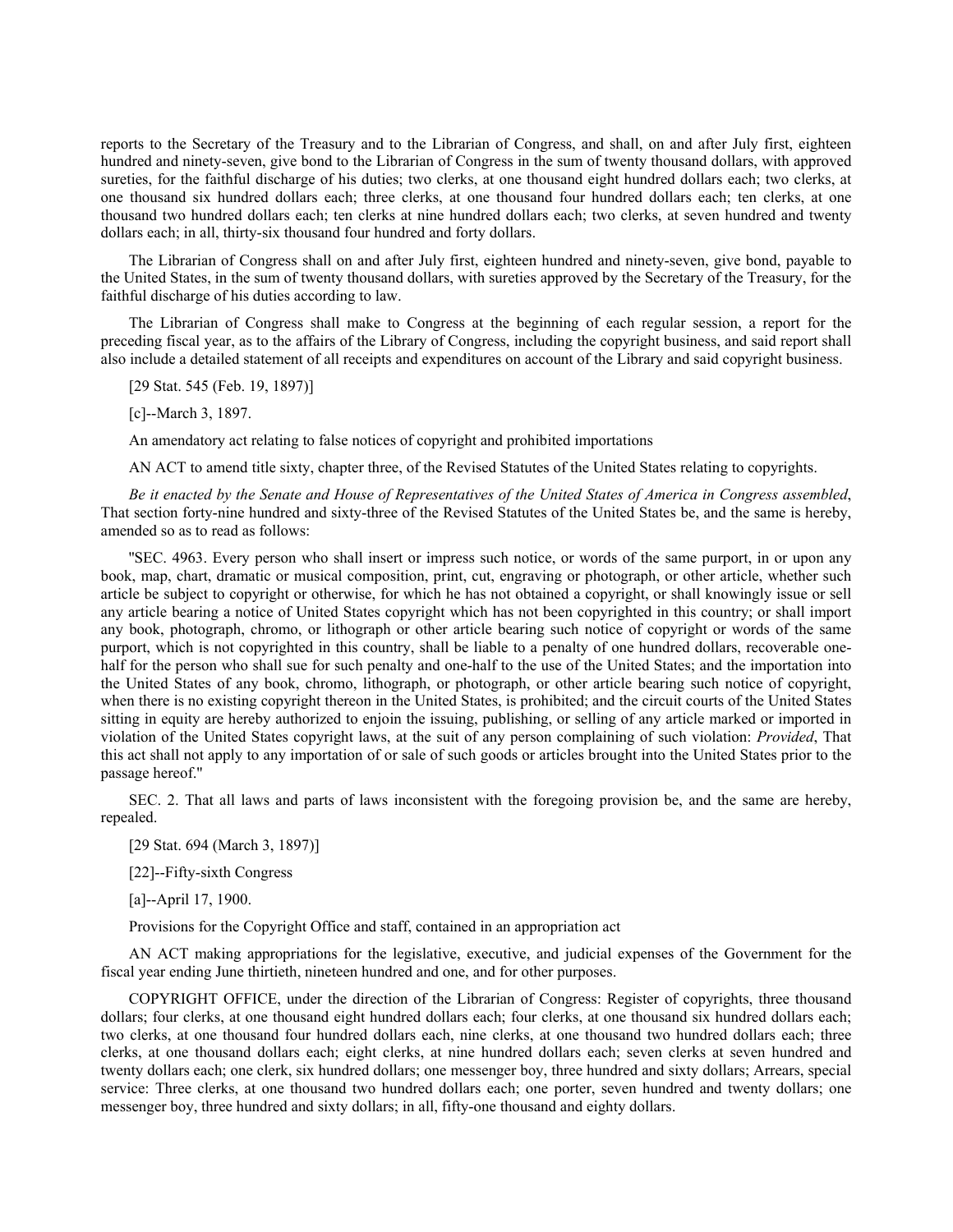[31 Stat. 95 (April 17, 1900)]

[23]--Fifty-eighth Congress

[a]--January 7, 1904.

An act to afford protection to exhibitors of foreign literary, artistic or musical works at the Louisiana Purchase Exposition

AN ACT to afford protection to exhibitors of foreign literary, artistic, or musical works at the Louisiana Purchase Exposition.

*Be it enacted by the Senate and House of Representatives of the United States of America in Congress assembled*, That the author of any book, map, chart, dramatic composition, musical composition, engraving, cut, print, chromo, lithograph, or photograph published abroad prior to November thirtieth, nineteen hundred and four, but not registered for copyright protection in the United States copyright office, or the heirs and assigns of such author, shall have in the case of any such book, map, chart, dramatic composition, musical composition, engraving, cut, print, chromo, lithograph, or photograph intended for exhibition at the Louisiana Purchase Exposition the sole liberty of printing, reprinting, publishing, copying, and vending the same within the limits of the United States for the term herein provided for upon complying with the provisions of this Act.

SEC. 2. That one copy of such book, map, chart, dramatic composition, musical composition, engraving, cut, print, chromo, lithograph, or photograph to be exhibited as herein provided shall be delivered at the copyright office, Library of Congress, at Washington, District of Columbia, with a statement duly subscribed to in writing that the book or other article is intended for such exhibition and that the copyright protection herein provided for is desired by the copyright proprietor, whose full name and legal residence is to be stated in the application.

SEC. 3. That the register of copyrights shall record the title of each volume of any such book or other article herein provided for, or if the article lacks a title, shall record a brief description of it sufficient to identify it, in a special series of record books to be designated the ''Interim copyright record books,'' and shall furnish to the copyright claimant a copy of record under seal of such recorded title or description, and the said title or description is to be included in the Catalogue of Title Entries provided for in section four of the act of March third, eighteen hundred and ninety-one.

SEC. 4. That a fee of one dollar and fifty cents shall be paid to the register of copyrights for each title or description to be recorded and a certified copy of the record of the same, and in the case of a work in more than one volume the same amount, one dollar and fifty cents, shall be paid for each volume, and the register of copyrights shall deposit all such fees paid in the Treasury of the United States, and report and account for the same in accordance with the provisions in relation to copyright fees of the appropriation act approved February nineteenth, eighteen hundred and ninety-seven.

SEC. 5. That the copyright protection herein provided for shall be for the term of two years from the date of the receipt of the book or other article in the copyright office.

SEC. 6. That if at any time during the term of the copyright protection herein provided for, two copies of the original text of any such book, or of a translation of it in the English language, printed from type set within the limits of the United States or from plates made therefrom, or two copies of any such photograph, chromo, or lithograph printed from negatives or drawings on stone made within the limits of the United States or from transfers made therefrom, are deposited in the copyright office, Library of Congress, at Washington, District of Columbia, such deposit shall be held to extend the term of copyright protection to such book, photograph, chromo, or lithograph for the full terms provided for in title sixty, chapter three, of the Revised Statutes of the United States, computed from the date of the receipt of the book, photograph, chromo, or lithograph and the registration of the title or description as herein provided for.

SEC. 7. That in the case of an original work of the fine arts (a painting, drawing, statue, statuary, and a model or design intended to be perfected as a work of the fine arts) which has been produced without the limits of the United States prior to the thirtieth day of November, nineteen hundred and four, and is intended for exhibition at the Louisiana Purchase Exposition, the author of such work of art, or his heirs and assigns, shall be granted copyright protection therefor during a period of two years from the date of filing in the copyright office, Library of Congress, at Washington, District of Columbia, a description of the said work of art and a photograph of it, and upon paying to the register of copyrights one dollar and fifty cents for the registration of such description, and a copy of record under seal of such recorded description.